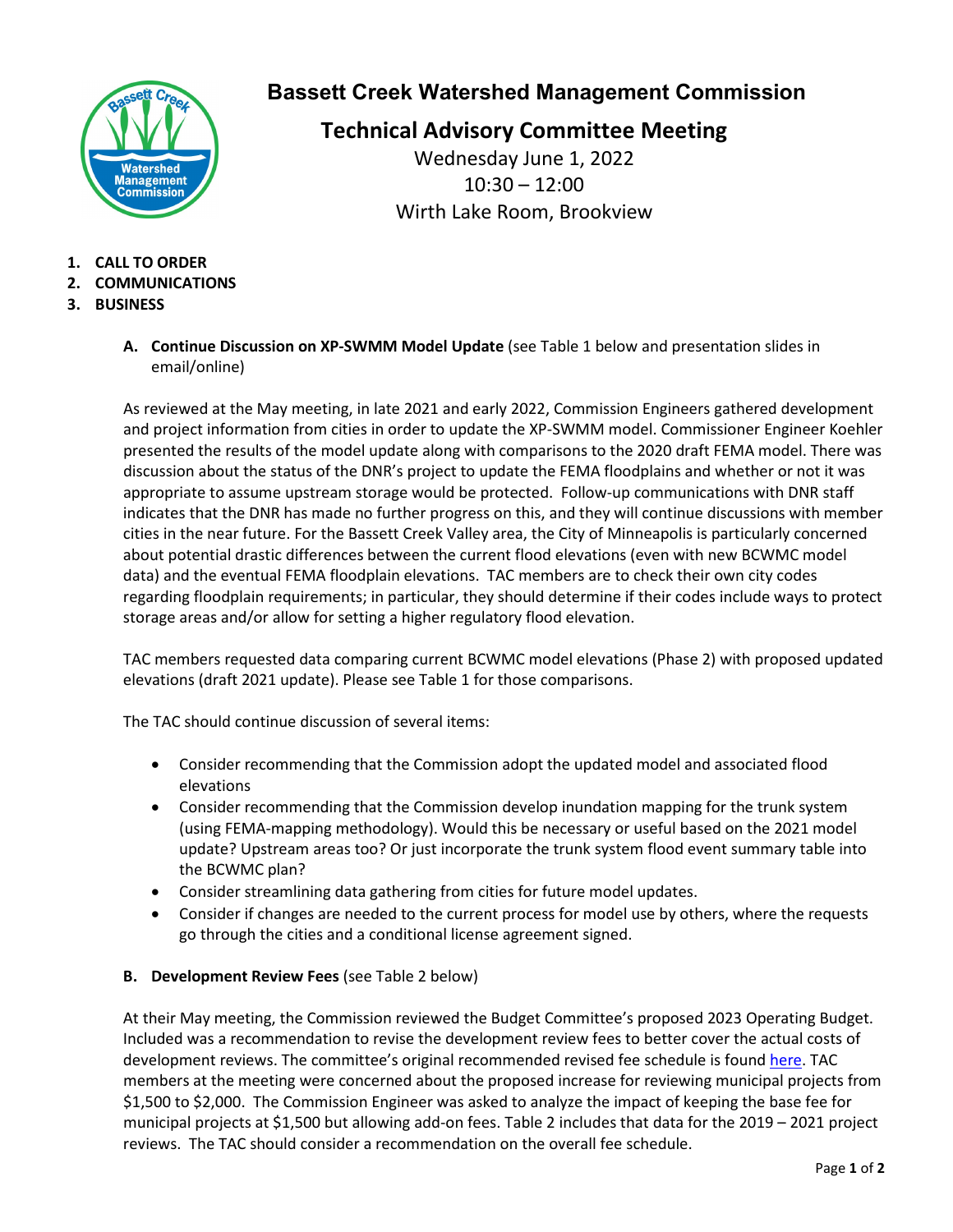#### **C. Gaps Analysis for Watershed Plan Update** (see document attached in email and online)

At a Watershed Plan Update workshop in July, the Commission will review input gathered from cities and review agencies and will review a gaps analysis that can be used to guide development of the new Plan by identifying new or evolving issues that may warrant further evaluation.

The TAC is encouraged to review and provide input on the attached draft Gaps Analysis document, either at this TAC meeting (if time allows), or via email by June 24<sup>th</sup>. Are there issues missing from the analysis? Is additional information needed to better describe a current issue or an opportunity to address a gap?

#### **D. Community Events for Plan Input Opportunities**

If you haven't already, please assist with identification of events in your city where BCWMC commissioners and staff can gather input from residents about water resources. Or, please let me know who at your city should be contacted for event information.

#### **E. Next Meeting**

July 6<sup>th</sup> at 10:30. Location TBD.

#### 4. **ADJOURN**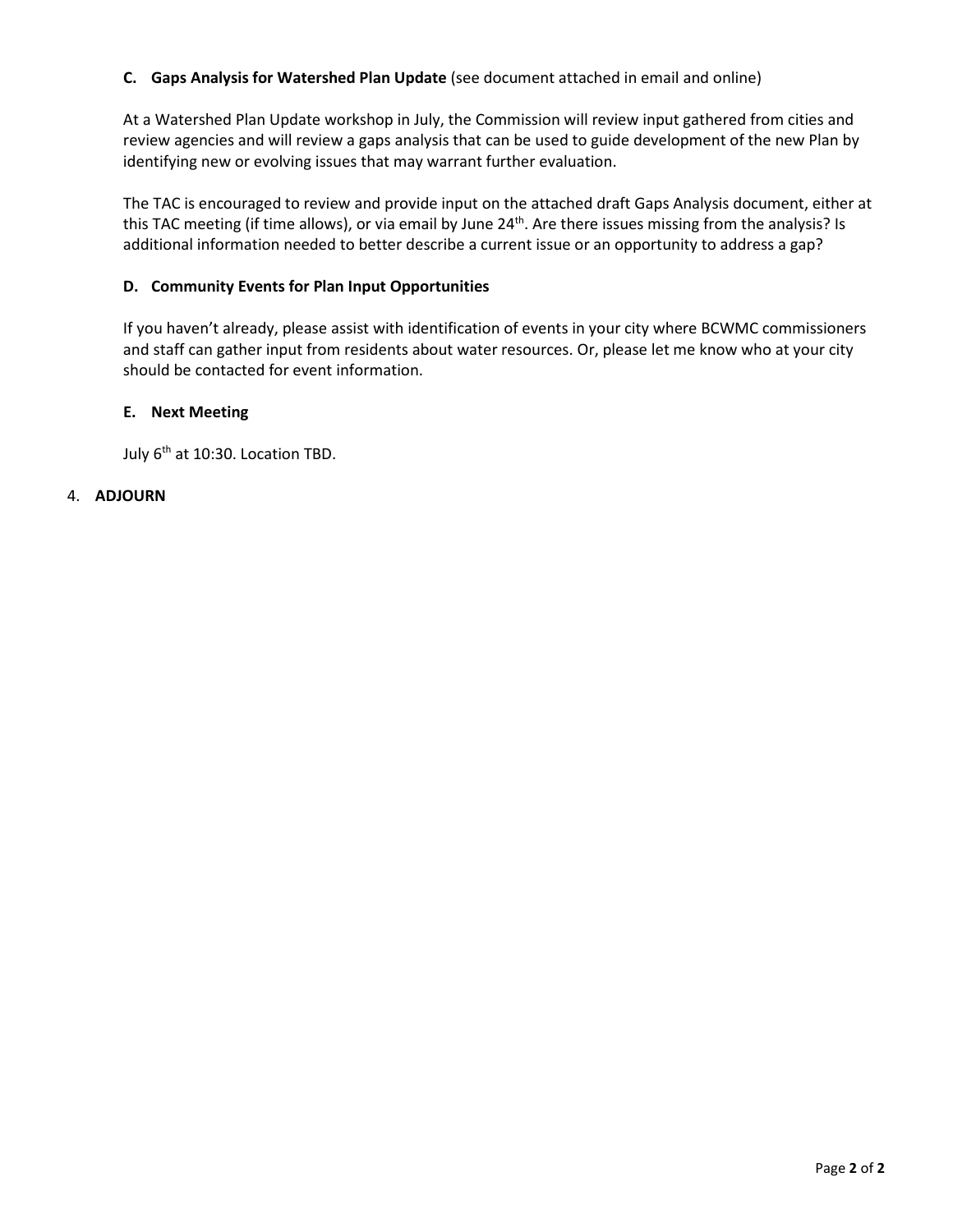|                                                                        |                                                               | <b>Normal</b>                 |                                          | <b>BCWMC Historic Flood</b><br><b>Profiles</b><br>$100 - yr$  |                          | <b>Phase 2 XPSWMM</b><br>Model <sup>5</sup> |                                      | 2020 DRAFT FEMA Model <sup>7</sup><br>$10 - yr$ |                                            | $100 - yr$    |                                      |               |                                      | <b>DRAFT 2021 Model Update</b> |                                      |               |                                      |               |
|------------------------------------------------------------------------|---------------------------------------------------------------|-------------------------------|------------------------------------------|---------------------------------------------------------------|--------------------------|---------------------------------------------|--------------------------------------|-------------------------------------------------|--------------------------------------------|---------------|--------------------------------------|---------------|--------------------------------------|--------------------------------|--------------------------------------|---------------|--------------------------------------|---------------|
|                                                                        | <b>Creek Distance,</b>                                        |                               |                                          |                                                               | 100-yr                   |                                             | $2 - yr$                             |                                                 |                                            |               |                                      |               | $2 - yr$                             |                                | $10-yr$                              |               | $100 - yr$                           |               |
| Location                                                               | <b>See Reach</b>                                              | <b>Water Level</b><br>(NAVD88 | <b>Flood</b>                             | <b>Flow</b>                                                   | <b>Flood Elevation</b>   | <b>Flow</b>                                 | <b>Flood</b>                         | <b>Flow</b>                                     | <b>Flood</b>                               | <b>Flow</b>   | <b>Flood</b>                         | <b>Flow</b>   | <b>Flood</b>                         | <b>Flow</b>                    | <b>Flood</b>                         | <b>Flow</b>   | <b>Flood</b>                         | <b>Flow</b>   |
|                                                                        | <b>Reference (feet)</b>                                       | feet)                         | <b>Elevation</b><br>(NAVD88<br>feet)     | Rate<br>(cfs)                                                 | (NAVD88 feet)            | Rate<br>(cfs)                               | <b>Elevation</b><br>(NAVD88<br>feet) | Rate<br>(cfs)                                   | <b>Elevation</b><br><b>NAVD88</b><br>feet) | Rate<br>(cfs) | <b>Elevation</b><br>(NAVD88<br>feet) | Rate<br>(cts) | <b>Elevation</b><br>(NAVD88<br>feet) | Rate<br>(cfs)                  | <b>Elevation</b><br>(NAVD88<br>feet) | Rate<br>(cfs) | <b>Elevation</b><br>(NAVD88<br>feet) | Rate<br>(cfs) |
| BASSETT CREEK MAIN STEM (Creek Distance Upstream of Mississippi River) |                                                               |                               |                                          |                                                               |                          |                                             |                                      |                                                 |                                            |               |                                      |               |                                      |                                |                                      |               |                                      |               |
| <b>Tunnel Inlet</b>                                                    | 8,000                                                         |                               | 807.3                                    | 1,220                                                         | 810.9                    | 1,380                                       | 802.3                                | 400                                             | 804.9                                      | 690           | 810.3                                | 1,310         | 802.4                                | 420                            | 804.8                                | 678           | 809.8                                | 1,276         |
| Van White Memorial Blvd (DS)                                           | $\hspace{0.05cm} \dashrightarrow$                             |                               | $\hspace{0.05cm} \dashrightarrow$        | $\hspace{0.1em}-\hspace{0.1em}-\hspace{0.1em}-\hspace{0.1em}$ | 811.0                    | 1,400                                       | 802.9                                | 400                                             | 805.1                                      | 690           | 810.3                                | 1,310         | 803.0                                | 402                            | 805.0                                | 661           | 809.9                                | 1,275         |
| Van White Memorial Blvd (US)                                           | $\hspace{0.05cm} \cdots$                                      |                               | $\hspace{0.05cm} \ldots \hspace{0.05cm}$ | $\hspace{0.05cm}---\hspace{0.05cm}$                           | 811.0                    | 1,530                                       | 803.0                                | 400                                             | 805.2                                      | 660           | 810.3                                | 1,400         | 803.1                                | 402                            | 805.0                                | 661           | 809.9                                | 1,409         |
| Irving Avenue Bridge (DS)                                              | 9,800                                                         |                               | 808.6                                    | 1,135                                                         | 811.2                    | 1,380                                       | 805.5                                | 400                                             | 806.7                                      | 700           | 810.4                                | 1,320         | 805.5                                | 420                            | 806.7                                | 678           | 809.9                                | 1,276         |
| Irving Avenue Bridge (US)                                              | $---$                                                         |                               | 809.3                                    | 1,135                                                         | 811.3                    | 1,380                                       | 805.9                                | 400                                             | 807.0                                      | 660           | 810.5                                | 1,400         | 805.9                                | 402                            | 807.0                                | 660           | 809.9                                | 1,395         |
| Cedar Lake Rd (DS)                                                     | $\qquad \qquad - -$                                           |                               | $\hspace{0.05cm} \dashrightarrow$        | $\hspace{0.05cm} \ldots$                                      | 812.9                    | 1,380                                       | 809.5                                | 400                                             | 810.7                                      | 660           | 812.9                                | 1,400         | 809.5                                | 402                            | 810.7                                | 660           | 812.9                                | 1,394         |
| Cedar Lake Rd (Bridge)                                                 | 10,900                                                        |                               | 812.9                                    | 945                                                           | 813.3                    | 1,380                                       | 809.7                                | 400                                             | 810.9                                      | 660           | 813.1                                | 1,400         | 809.7                                | 402                            | 810.9                                | 660           | 813.1                                | 1,394         |
| MN&S RR Bridge (Downstream)                                            | $---$                                                         |                               | $\qquad \qquad \textbf{---}$             | $---$                                                         | 813.7                    | 1,370                                       | 810.2                                | 400                                             | 811.5                                      | 660           | 813.7                                | 1,400         | 810.2                                | 402                            | 811.5                                | 660           | 813.7                                | 1,394         |
| MN&S RR Bridge                                                         | 11,600                                                        |                               | 814.8                                    | 945                                                           | 814.5                    | 1,370                                       | 810.3                                | 400                                             | 811.5                                      | 660           | 813.8                                | 1,400         | 810.3                                | 402                            | 811.5                                | 660           | 813.8                                | 1,394         |
| Penn Ave Culvert & Bridge (DS)                                         | 12,410                                                        |                               | 814.9                                    | 705                                                           | 814.5                    | 1,370                                       | 810.8                                | 400                                             | 812.1                                      | 660           | 812.9                                | 1,390         | 810.8                                | 402                            | 812.1                                | 660           | 812.9                                | 1,393         |
| Penn Ave Culvert & Bridge (US)                                         | $\hspace{0.05cm} \cdots$                                      |                               | 815.2                                    | 705                                                           | 814.5                    | 1,370                                       | 811.9                                | 400                                             | 813.5                                      | 660           | 814.8                                | 1,390         | 811.9                                | 402                            | 813.5                                | 660           | 814.8                                | 1,393         |
| <b>BN RR Bridge(DS)</b>                                                | $\hspace{0.05cm} \ldots$                                      |                               | $\hspace{0.05cm} \dashrightarrow$        | $\hspace{0.05cm} \ldots$                                      | 814.4                    | 1,370                                       | 811.9                                | 400                                             | 813.5                                      | 660           | 814.7                                | 1,390         | 811.9                                | 402                            | 813.5                                | 660           | 814.7                                | 1,393         |
| <b>BN RR Bridge</b>                                                    | 12,670                                                        |                               | 815.3                                    | 705                                                           | 815.6                    | 1,370                                       | 811.9                                | 400                                             | 813.5                                      | 660           | 814.8                                | 1,390         | 811.9                                | 402                            | 813.5                                | 660           | 814.8                                | 1,393         |
| MN&S RR Bridge (DS)                                                    | 13,930                                                        |                               | 816.2                                    | 465                                                           | 815.8                    | 1,370                                       | 812.8                                | 400                                             | 814.1                                      | 660           | 815.8                                | 1,390         | 812.8                                | 403                            | 814.1                                | 661           | 815.8                                | 1,391         |
| MN&S RR Bridge (US)                                                    | $\hspace{0.05cm} \cdots$                                      |                               | 816.4                                    | 465                                                           | $\hspace{0.05cm} \ldots$ | $\hspace{0.05cm} \ldots \hspace{0.05cm}$    | 812.9                                | 400                                             | 814.2                                      | 660           | 815.9                                | 1,390         | 812.9                                | 403                            | 814.2                                | 661           | 815.9                                | 1,391         |
| Fruen Mill Dam (DS)                                                    | 14,150                                                        |                               | 816.5                                    | 510                                                           | 817.2                    | 1,370                                       | 814.9                                | 400                                             | 815.5                                      | 660           | 817.0                                | 1,390         | 814.9                                | 403                            | 815.5                                | 661           | 817.0                                | 1,391         |
| Fruen Mill Dam (US)                                                    | $\hspace{0.05cm} \ldots \hspace{0.05cm}$                      |                               | 818.2                                    | 510                                                           | 819.8                    | 1,370                                       | 817.2                                | 400                                             | 818.0                                      | 660           | 819.8                                | 1,390         | 817.2                                | 403                            | 818.0                                | 661           | 819.8                                | 1,391         |
| Glenwood Ave(DS)                                                       | $---$                                                         |                               | $---$                                    | $\hspace{0.05cm} \cdots$                                      | 822.1                    | 1,370                                       | 818.3                                | 400                                             | 819.5                                      | 660           | 822                                  | 1,390         | 818.3                                | 403                            | 819.5                                | 661           | 821.8                                | 1,391         |
| Glenwood Ave                                                           | 14,855                                                        |                               | 820.3                                    | 680                                                           | 822.2                    | 1,290                                       | 818.3                                | 360                                             | 819.4                                      | 600           | 821.8                                | 1,300         | 818.3                                | 358                            | 819.4                                | 603           | 821.8                                | 1,300         |
| Hwy 55 (DS)                                                            | 16,500                                                        |                               | 821.7                                    | 680                                                           | 823.4                    | 1,190                                       | 819.5                                | 360                                             | 820.8                                      | 600           | 823.2                                | 1,200         | 819.5                                | 358                            | 820.8                                | 603           | 823.2                                | 1,204         |
| Hwy 55 (US)                                                            | $\hspace{0.05cm} \ldots$                                      |                               | 826.2                                    | 680                                                           | 826.5                    | 1,500                                       | 822.0                                | 410                                             | 823.8                                      | 660           | 826.5                                | 1,510         | 822.0                                | 407                            | 823.7                                | 662           | 826.5                                | 1,507         |
| <b>Golf Cart Bridge</b>                                                | $\hspace{0.05cm} \ldots$                                      |                               | 826.2                                    | 680                                                           | 826.6                    | 1,520                                       | 822.0                                | 440                                             | 823.8                                      | 720           | 826.5                                | 1,540         | 822.0                                | 436                            | 823.8                                | 714           | 826.5                                | 1,538         |
| MN&S RR Bridge(DS)                                                     | $\hspace{0.05cm} \dashrightarrow$                             |                               | $\hspace{0.05cm} \ldots \hspace{0.05cm}$ | $\hspace{0.05cm} \textbf{---}$                                | 826.6                    | 1,520                                       | 822.0                                | 440                                             | 823.8                                      | 720           | 826.6                                | 1,540         | 822.0                                | 436                            | 823.8                                | 714           | 826.5                                | 1,538         |
| MN&S RR Bridge                                                         | 18,700                                                        |                               | 826.2                                    | 945                                                           | 826.6                    | 1,520                                       | 822.0                                | 440                                             | 823.8                                      | 720           | 826.6                                | 1,540         | 822.0                                | 436                            | 823.8                                | 715           | 826.6                                | 1,541         |
| Plymouth Ave Bridge                                                    | 19,500                                                        |                               | 826.2                                    | 680                                                           | 826.7                    | 1,550                                       | 822.1                                | 450                                             | 823.8                                      | 750           | 826.6                                | 1,590         | 822.1                                | 451                            | 823.8                                | 753           | 826.6                                | 1,583         |
| Wirth Parkway (DS)                                                     | 20,480                                                        |                               | 826.2                                    | 1,570                                                         | 826.7                    | 1,450                                       | 822.1                                | 460                                             | 823.9                                      | 740           | 826.6                                | 1,480         | 822.1                                | 453                            | 823.8                                | 741           | 826.6                                | 1,475         |
| Wirth Parkway (US) Bridge                                              | $---$                                                         |                               | 826.5                                    | 1,570                                                         | 826.8                    | 1,460                                       | 822.6                                | 460                                             | 824.9                                      | 750           | 826.8                                | 1,480         | 822.5                                | 459                            | 824.9                                | 752           | 826.8                                | 1,478         |
| Confluence w/ Sweeney Lake Branch                                      | 22,000                                                        |                               | 827.2                                    | $\hspace{0.05cm} \ldots \hspace{0.05cm}$                      | 827.2                    | 1,460                                       | 823.7                                | 470                                             | 825.3                                      | 780           | 827.3                                | 1,480         | 823.7                                | 466                            | 825.3                                | 775           | 827.3                                | 1,483         |
| Golden Valley Road (DS)                                                | 23,800                                                        |                               | 827.4                                    | 790                                                           | 828.2                    | 1,350                                       | 826.2                                | 390                                             | 826.8                                      | 670           | 828.3                                | 1,360         | 826.2                                | 387                            | 826.8                                | 663           | 828.3                                | 1,363         |
| <b>Golden Valley Road (US)</b>                                         | 23,800                                                        |                               | 830.2                                    | 680                                                           | 833.8                    | 1,340                                       | 827.3                                | 390                                             | 828.9                                      | 660           | 833.7                                | 1,360         | 827.3                                | 387                            | 828.9                                | 661           | 833.7                                | 1,361         |
| Dresden Lane (DS)                                                      | 25,900                                                        |                               | 830.5                                    | 680                                                           | 834.1                    | 1,340                                       | 829.5                                | 390                                             | 830.5                                      | 660           | 834.0                                | 1,350         | 829.5                                | 387                            | 830.4                                | 657           | 834.0                                | 1,353         |
| Dresden Lane (US)                                                      | $\hspace{0.05cm} \dashrightarrow$                             |                               | 831.6                                    | 680                                                           | 834.1                    | 1,350                                       | 829.8                                | 390                                             | 831.2                                      | 660           | 834.0                                | 1,360         | 829.8                                | 387                            | 831.2                                | 658           | 834.0                                | 1,357         |
| <b>Bassett Creek Drive (DS)</b>                                        | $\hspace{0.05cm} \dashrightarrow$                             |                               | 832.2                                    | 665                                                           | 834.4                    | 1,290                                       | 830.8                                | 390                                             | 832.2                                      | 630           | 834.3                                | 1,310         | 830.8                                | 384                            | 832.2                                | 623           | 834.3                                | 1,310         |
| <b>Bassett Creek Drive (US)</b>                                        | $\hspace{0.1em}-\hspace{0.1em}-\hspace{0.1em}-\hspace{0.1em}$ |                               | 832.9                                    | 665                                                           | 837.0                    | 1,300                                       | 831.2                                | 390                                             | 833.0                                      | 620           | 837.0                                | 1,310         | 831.2                                | 385                            | 833.0                                | 620           | 837.0                                | 1,312         |
| Noble Lane (DS)                                                        | 29,200                                                        |                               | 839.7                                    | 660                                                           | 838.7                    | 1,320                                       | 836.4                                | 390                                             | 837.1                                      | 630           | 839.0                                | 1,340         | 836.4                                | 386                            | 837.1                                | 627           | 839.0                                | 1,337         |
| Noble Lane (US)                                                        | $\hspace{0.05cm} \dashrightarrow$                             |                               | 839.7                                    | 660                                                           | 839.7                    | 1,300                                       | 836.6                                | 390                                             | 837.5                                      | 620           | 840.0                                | 1,320         | 836.6                                | 385                            | 837.5                                | 616           | 840.0                                | 1,318         |
| Regent Avenue (DS)                                                     | 30,800                                                        |                               | $\hspace{0.05cm} \ldots \hspace{0.05cm}$ | 660                                                           | 843.0                    | 1,300                                       | 840.2                                | 390                                             | 841.2                                      | 620           | 843.0                                | 1,320         | 840.2                                | 385                            | 841.2                                | 617           | 843.0                                | 1,319         |
| Regent Avenue (US)                                                     | $\hspace{0.05cm} \dashrightarrow$                             |                               | 842.1                                    | 660                                                           | 843.7                    | 1,280                                       | 840.3                                | 390                                             | 841.4                                      | 610           | 843.7                                | 1,290         | 840.3                                | 384                            | 841.4                                | 606           | 843.7                                | 1,291         |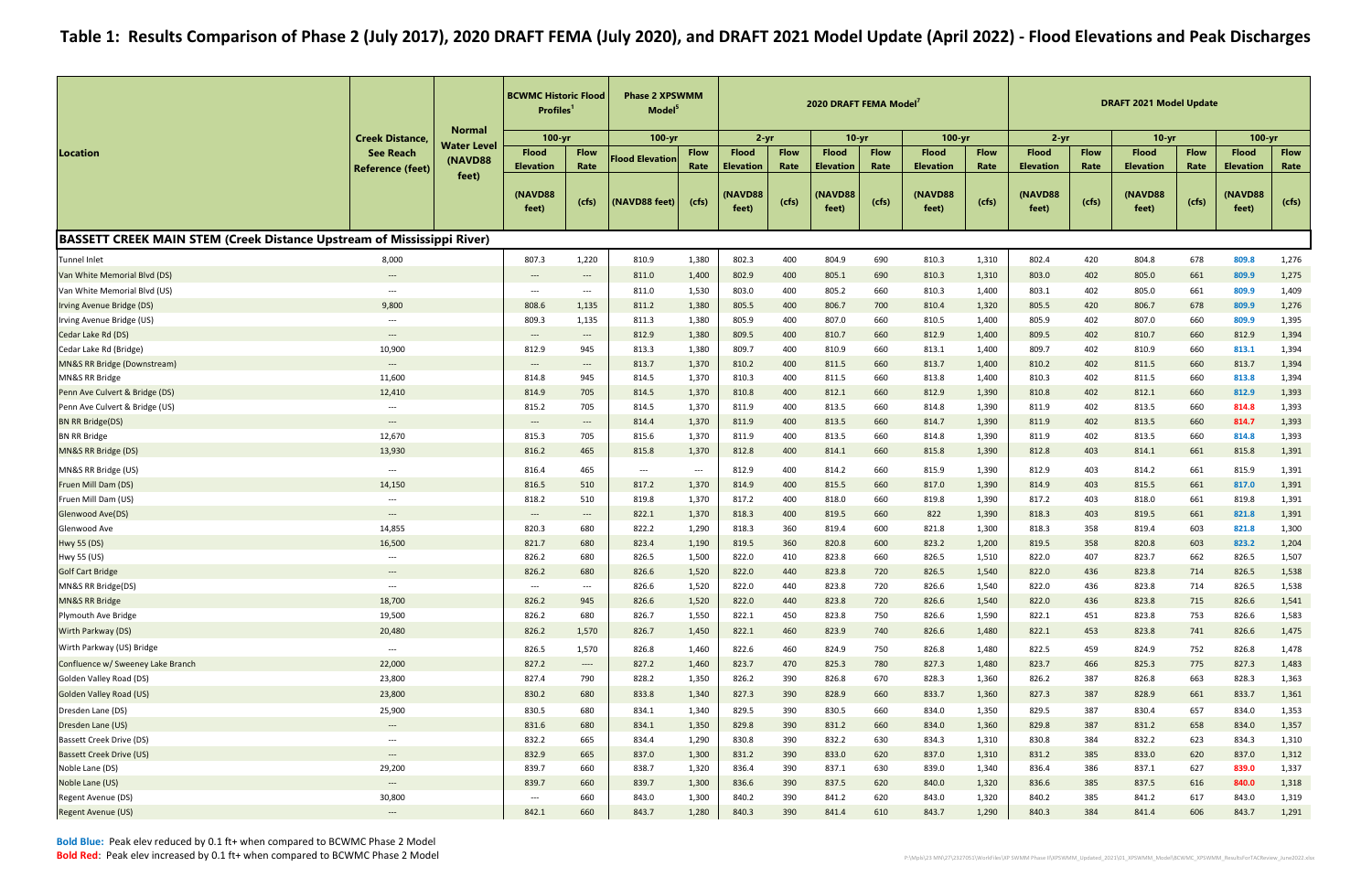|                                            |                                                    |                               | <b>BCWMC Historic Flood</b><br>Profiles <sup>1</sup> |                                   | <b>Phase 2 XPSWMM</b><br>Model <sup>5</sup> |               | 2020 DRAFT FEMA Model<br>$2 - yr$<br>$10 - yr$ |               |                                      |               |                                      |               | $2 - yr$                                     |               | <b>DRAFT 2021 Model Update</b>       |               |                                              |               |
|--------------------------------------------|----------------------------------------------------|-------------------------------|------------------------------------------------------|-----------------------------------|---------------------------------------------|---------------|------------------------------------------------|---------------|--------------------------------------|---------------|--------------------------------------|---------------|----------------------------------------------|---------------|--------------------------------------|---------------|----------------------------------------------|---------------|
|                                            | <b>Creek Distance</b>                              | <b>Normal</b>                 | $100 - yr$                                           |                                   | 100-yr                                      |               |                                                |               |                                      |               | $100 - yr$                           |               |                                              |               | $10-yr$                              |               | $100 - yr$                                   |               |
| Location                                   | <b>See Reach</b>                                   | <b>Water Level</b><br>(NAVD88 | <b>Flood</b>                                         | <b>Flow</b>                       | <b>Flood Elevation</b>                      | <b>Flow</b>   | <b>Flood</b>                                   | <b>Flow</b>   | <b>Flood</b>                         | <b>Flow</b>   | <b>Flood</b>                         | <b>Flow</b>   | <b>Flood</b>                                 | <b>Flow</b>   | <b>Flood</b>                         | <b>Flow</b>   | <b>Flood</b>                                 | <b>Flow</b>   |
|                                            | <b>Reference (feet)</b>                            | feet)                         | <b>Elevation</b><br>(NAVD88<br>feet)                 | Rate<br>(cfs)                     | (NAVD88 feet)                               | Rate<br>(cfs) | <b>Elevation</b><br>(NAVD88<br>feet)           | Rate<br>(cfs) | <b>Elevation</b><br>(NAVD88<br>feet) | Rate<br>(cfs) | <b>Elevation</b><br>(NAVD88<br>feet) | Rate<br>(cts) | <b>Elevation</b><br><b>(NAVD88)</b><br>feet) | Rate<br>(cfs) | <b>Elevation</b><br>(NAVD88<br>feet) | Rate<br>(cfs) | <b>Elevation</b><br><b>(NAVD88)</b><br>feet) | Rate<br>(cfs) |
| Minnaqua Avenue                            | 31,650                                             |                               | 842.7                                                | $\hspace{0.05cm} \dashrightarrow$ | 844.0                                       | 1,260         | 840.9                                          | 380           | 842.0                                | 600           | 844.0                                | 1,280         | 840.9                                        | 381           | 842.0                                | 597           | 844.0                                        | 1,274         |
| Highway 100 (DS)                           | 34,020                                             |                               | 843.4                                                | 770                               | 844.8                                       | 1,300         | 842.0                                          | 400           | 842.8                                | 590           | 844.8                                | 1,320         | 842.0                                        | 399           | 842.8                                | 589           | 844.8                                        | 1,314         |
| Highway 100 (US)                           | 34,020                                             |                               | 849.2                                                | 610                               | 851.2                                       | 1,040         | 844.7                                          | 270           | 847.3                                | 360           | 850.9                                | 960           | 844.6                                        | 270           | 847.3                                | 355           | 850.9                                        | 963           |
| DS Confluence N. Branch                    | 34,400                                             |                               | 849.2                                                | 495                               | 851.2                                       | 1,040         | 844.7                                          | 270           | 847.3                                | 360           | 850.9                                | 960           | 845                                          | 270           | 847                                  | 355           | 851                                          | 963           |
| Westbrook Road (DS)                        | 37,000                                             |                               | 857.3                                                | 940                               | 859.0                                       | 870           | 856.9                                          | 310           | 857.7                                | 480           | 858.8                                | 820           | 856.9                                        | 312           | 857.8                                | 482           | 858.9                                        | 822           |
| <b>Westbrook Road (US)</b>                 | $\hspace{0.05cm} \dashrightarrow$                  |                               | 858.3                                                | 940                               | 860.0                                       | 870           | 857.2                                          | 300           | 858.2                                | 470           | 860.1                                | 790           | 857.2                                        | 303           | 858.2                                | 468           | 860.1                                        | 795           |
| Duluth Street (DS)                         | 38,400                                             |                               | 861.5                                                | 850                               | 861.9                                       | 850           | 859.4                                          | 310           | 860.5                                | 470           | 861.8                                | 790           | 859.4                                        | 307           | 860.5                                | 469           | 861.8                                        | 795           |
| Duluth Street (US)                         | $\qquad \qquad - -$                                |                               | 862.0                                                | 850                               | 862.6                                       | 830           | 859.6                                          | 300           | 860.7                                | 460           | 862.4                                | 770           | 859.6                                        | 304           | 860.7                                | 461           | 862.5                                        | 780           |
| St. Croix Avenue (DS)                      | 39,800                                             |                               | 863.2                                                | 850                               | 864.5                                       | 830           | 862.1                                          | 310           | 863.1                                | 460           | 864.3                                | 780           | 862.1                                        | 308           | 863.1                                | 463           | 864.3                                        | 783           |
| St. Croix Avenue (US)                      | $---$                                              |                               | 864.3                                                | 850                               | 864.7                                       | 800           | 862.4                                          | 300           | 863.5                                | 450           | 864.6                                | 740           | 862.4                                        | 302           | 863.5                                | 449           | 864.6                                        | 746           |
| MN&S RR (DS)                               | 41,660                                             |                               | 869.7                                                | 760                               | 870.3                                       | 700           | 868.6                                          | 250           | 869.2                                | 380           | 870.1                                | 650           | 868.6                                        | 249           | 869.2                                | 376           | 870.2                                        | 647           |
| MN&S RR (US)                               | $\hspace{0.05cm} \dashrightarrow$                  |                               | 869.7                                                | 760                               | 870.5                                       | 690           | 868.7                                          | 250           | 869.3                                | 370           | 870.3                                | 640           | 868.7                                        | 250           | 869.3                                | 371           | 870.3                                        | 636           |
| Douglas Drive (DS)                         | 42,130                                             |                               | 870.4                                                | 670                               | 871.0                                       | 700           | 869.0                                          | 250           | 869.7                                | 370           | 870.8                                | 640           | 869.0                                        | 251           | 869.7                                | 372           | 870.8                                        | 637           |
| Douglas Drive (US)                         | $\qquad \qquad \cdots$                             |                               | 871.2                                                | 670                               | 871.8                                       | 690           | 869.2                                          | 250           | 870.1                                | 370           | 871.5                                | 630           | 869.2                                        | 250           | 870.1                                | 368           | 871.6                                        | 631           |
| Florida Avenue (DS)                        | 42,820                                             |                               | 871.8                                                | 670                               | 872.6                                       | 690           | 869.7                                          | 250           | 870.6                                | 370           | 872.5                                | 630           | 869.7                                        | 251           | 870.6                                | 368           | 872.5                                        | 632           |
| Florida Avenue (US)                        | $\qquad \qquad \textbf{---}$                       |                               | 872.5                                                | 670                               | 873.0                                       | 690           | 869.8                                          | 250           | 870.9                                | 370           | 872.9                                | 630           | 869.8                                        | 252           | 870.9                                | 368           | 872.9                                        | 633           |
| Hampshire Ave (DS)                         | 43,410                                             |                               | 872.7<br>873.2                                       | 630                               | 873.4                                       | 690           | 870.6                                          | 260           | 871.5<br>871.8                       | 370           | 873.2<br>873.8                       | 630           | 870.6<br>870.8                               | 255<br>250    | 871.5                                | 371           | 873.2                                        | 635<br>604    |
| Hampshire Ave (US)<br>GV Country Club (DS) | $\hspace{0.05cm} \ldots \hspace{0.05cm}$<br>44,320 |                               | 874.6                                                | 630<br>365                        | 874.0<br>876.1                              | 670<br>660    | 870.8<br>873.5                                 | 250<br>250    | 874.2                                | 360<br>360    | 875.8                                | 600<br>600    | 873.5                                        | 251           | 871.8<br>874.2                       | 355<br>359    | 873.8<br>875.8                               | 595           |
| <b>GV Country Club (US)</b>                | $\qquad \qquad - -$                                |                               | 878.6                                                | 405                               | 880.6                                       | 650           | 875.7                                          | 220           | 878.4                                | 340           | 880.6                                | 570           | 875.7                                        | 224           | 878.4                                | 344           | 880.6                                        | 573           |
| Pennsylvania Avenue (DS)                   | 46,500                                             |                               | 879.5                                                | 380                               | 881.6                                       | 650           | 879.2                                          | 220           | 879.8                                | 340           | 881.4                                | 570           | 879.2                                        | 224           | 879.8                                | 344           | 881.4                                        | 573           |
| Pennsylvania Avenue(US)                    | $\hspace{0.05cm} \dashrightarrow$                  |                               | 880.7                                                | 375                               | 882.9                                       | 550           | 879.7                                          | 210           | 880.5                                | 300           | 882.5                                | 470           | 879.7                                        | 206           | 880.5                                | 302           | 882.5                                        | 475           |
| C&NW RR (DS)                               | 47,200                                             |                               | 881.9                                                | 375                               | 884.1                                       | 560           | 881.3                                          | 210           | 882.1                                | 310           | 883.5                                | 490           | 881.3                                        | 206           | 882.1                                | 306           | 883.5                                        | 492           |
| <b>C&amp;NW RR (US)</b>                    | $\hspace{0.05cm} \dashrightarrow$                  |                               | 883.1                                                | 375                               | 885.0                                       | 450           | 881.7                                          | 170           | 882.6                                | 230           | 884.8                                | 370           | 881.7                                        | 167           | 882.6                                | 232           | 884.8                                        | 372           |
| Winnetka Ave (DS)                          | 48,000                                             |                               | 883.5                                                | 360                               | 885.1                                       | 440           | 881.9                                          | 150           | 882.8                                | 200           | 884.8                                | 360           | 881.9                                        | 147           | 882.8                                | 199           | 884.8                                        | 360           |
| Winnetka Ave (US)                          | $\qquad \qquad - -$                                |                               | 883.7                                                | 360                               | 885.3                                       | 430           | 882.1                                          | 140           | 883.0                                | 200           | 885.0                                | 360           | 882.1                                        | 138           | 883.0                                | 198           | 885.0                                        | 358           |
| Wisconsin Ave (DS)                         | 49,750                                             |                               | 884.9                                                | 360                               | 886.0                                       | 430           | 883.1                                          | 140           | 883.8                                | 200           | 885.3                                | 360           | 883.1                                        | 136           | 883.8                                | 197           | 885.3                                        | 356           |
| <b>Wisconsin Ave (US)</b>                  | 50,100                                             |                               | 888.2                                                | 340                               | 887.6                                       | 370           | 885.1                                          | 120           | 886.5                                | 170           | 888.0                                | 290           | 885.1                                        | 115           | 886.5                                | 167           | 888.0                                        | 289           |
| Golden Valley Road (DS)                    | $\hspace{0.05cm} \cdots$                           |                               | 888.2                                                | 290                               | 887.7                                       | 340           | 885.2                                          | 130           | 886.5                                | 200           | 888.1                                | 310           | 885.2                                        | 110           | 886.5                                | 160           | 888.1                                        | 310           |
| <b>Golden Valley Road (US)</b>             | $\hspace{0.05cm} \cdots$                           |                               | 888.2                                                | 290                               | 887.7                                       | 340           | 885.2                                          | 140           | 886.5                                | 200           | 888.2                                | 310           | 885.2                                        | 110           | 886.5                                | 160           | 888.2                                        | 306           |
| Westbound Hwy 55 (DS)                      | 51,250                                             |                               | 888.2                                                | 290                               | 887.7                                       | 340           | 885.2                                          | 150           | 886.5                                | 210           | 888.3                                | 320           | 885.2                                        | 110           | 886.5                                | 160           | 888.3                                        | 333           |
| Eastbound Hwy 55 (US)                      | $\hspace{0.05cm} \dashrightarrow$                  |                               | 888.3                                                | 290                               | 887.8                                       | 410           | 885.2                                          | 150           | 886.5                                | 250           | 888.1                                | 430           | 885.2                                        | 109           | 886.5                                | 157           | 888.1                                        | 306           |
| Boone Ave (DS)                             | $\hspace{0.05cm} \ldots \hspace{0.05cm}$           |                               | 888.4                                                | 280                               | 887.9                                       | 320           | 885.5                                          | 120           | 886.7                                | 170           | 888.1                                | 300           | 885.5                                        | 116           | 886.7                                | 168           | 888.1                                        | 304           |
| Boone Ave (US)                             | $\qquad \qquad - -$                                |                               | 888.5                                                | 280                               | 887.9                                       | 220           | 885.5                                          | 80            | 886.7                                | 110           | 888.2                                | 230           | 885.5                                        | 83            | 886.7                                | 105           | 888.2                                        | 227           |
| Hwy 169 (DS)                               | 56,500                                             |                               | 888.6                                                | 255                               | 888.3                                       | 300           | 886.1                                          | 80            | 887.1                                | 140           | 888.4                                | 300           | 886.1                                        | 82            | 887.1                                | 140           | 888.4                                        | 301           |
| Hwy 169 (US)                               | $\hspace{0.05cm} \dashrightarrow$                  |                               | 888.7                                                | 250                               | 888.4                                       | 240           | 886.1                                          | 70            | 887.1                                | 100           | 888.5                                | 240           | 886.1                                        | 72            | 887.1                                | 105           | 888.5                                        | 238           |
| Hwy 55 Ramp (DS)                           | 58,300                                             |                               | 888.7                                                | 235                               | 888.4                                       | 220           | 886.1                                          | 40            | 887.1                                | 80            | 888.5                                | 230           | 886.1                                        | 35            | 887.1                                | 76            | 888.5                                        | 228           |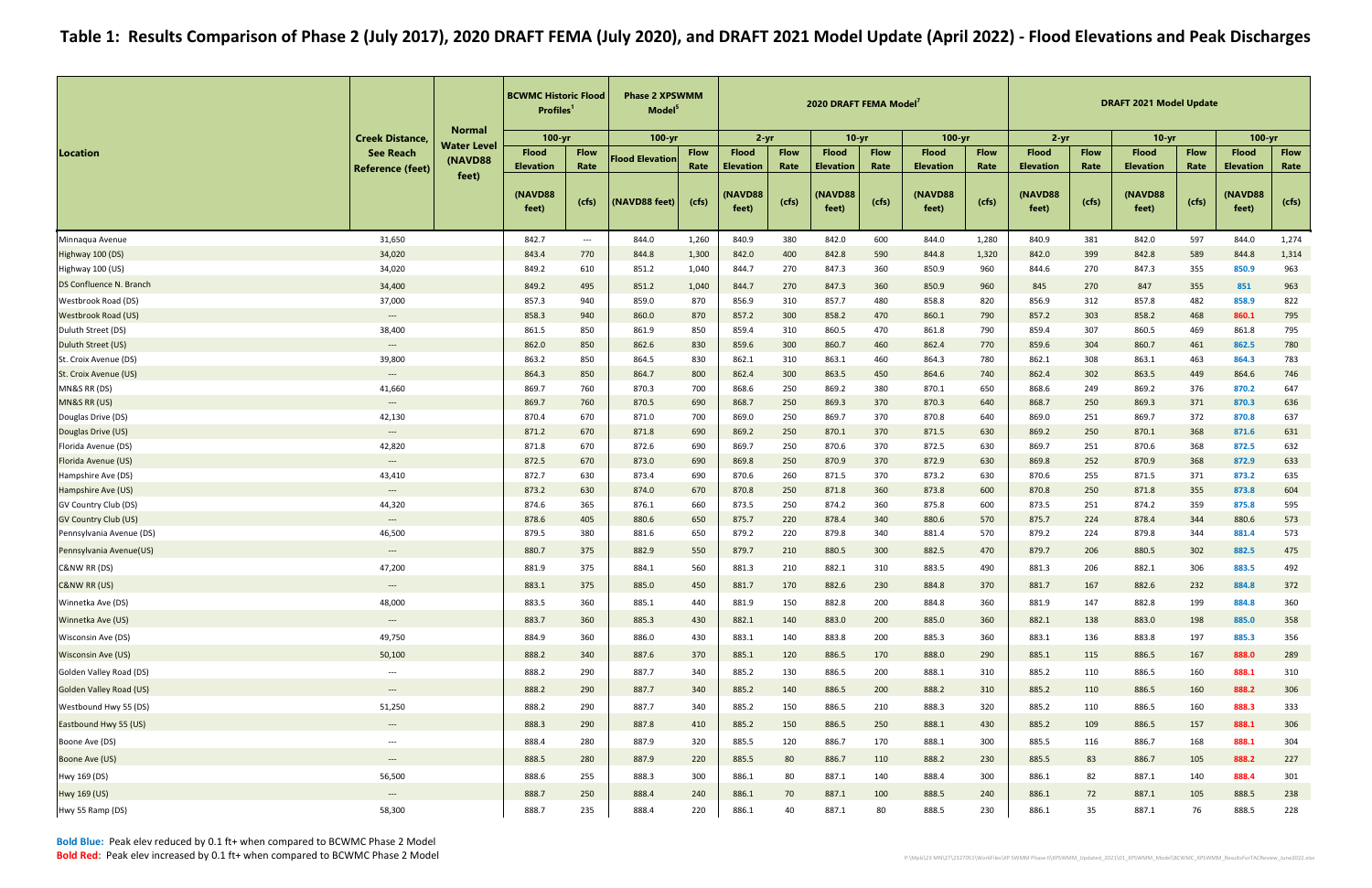|                                                                      |                                                               | <b>Normal</b>                                   | <b>BCWMC Historic Flood</b><br><b>Profiles</b> |                                          | <b>Phase 2 XPSWMM</b><br>Model <sup>5</sup> |                                                 |                                  |                                          | 2020 DRAFT FEMA Model <sup>7</sup> |                                        |                                  |                                          |                                  |                                                                   | <b>DRAFT 2021 Model Update</b>   |                                          |                                  |                                                               |
|----------------------------------------------------------------------|---------------------------------------------------------------|-------------------------------------------------|------------------------------------------------|------------------------------------------|---------------------------------------------|-------------------------------------------------|----------------------------------|------------------------------------------|------------------------------------|----------------------------------------|----------------------------------|------------------------------------------|----------------------------------|-------------------------------------------------------------------|----------------------------------|------------------------------------------|----------------------------------|---------------------------------------------------------------|
|                                                                      | <b>Creek Distance,</b>                                        | <b>Water Level</b>                              | $100 - yr$                                     |                                          | 100-yr                                      |                                                 | $2 - yr$                         |                                          | $10 - yr$                          |                                        | $100 - yr$                       |                                          | $2 - yr$                         |                                                                   | $10-yr$                          |                                          | $100 - yr$                       |                                                               |
| Location                                                             | <b>See Reach</b><br><b>Reference (feet)</b>                   | (NAVD88                                         | <b>Flood</b><br><b>Elevation</b>               | <b>Flow</b><br>Rate                      | <b>Flood Elevation</b>                      | <b>Flow</b><br>Rate                             | <b>Flood</b><br><b>Elevation</b> | <b>Flow</b><br>Rate                      | <b>Flood</b><br><b>Elevation</b>   | <b>Flow</b><br>Rate                    | <b>Flood</b><br><b>Elevation</b> | <b>Flow</b><br>Rate                      | <b>Flood</b><br><b>Elevation</b> | <b>Flow</b><br>Rate                                               | <b>Flood</b><br><b>Elevation</b> | <b>Flow</b><br>Rate                      | <b>Flood</b><br><b>Elevation</b> | <b>Flow</b><br>Rate                                           |
|                                                                      |                                                               | feet)                                           | (NAVD88<br>feet)                               | (cfs)                                    | (NAVD88 feet)                               | (cfs)                                           | (NAVD88<br>feet)                 | (cfs)                                    | <b>(NAVD88)</b><br>feet)           | (cfs)                                  | (NAVD88<br>feet)                 | (cts)                                    | (NAVD88<br>feet)                 | (cfs)                                                             | (NAVD88<br>feet)                 | (cfs)                                    | (NAVD88<br>feet)                 | (cfs)                                                         |
| Hwy 55 Ramp (US)                                                     | $\hspace{0.1em}-\hspace{0.1em}-\hspace{0.1em}-\hspace{0.1em}$ |                                                 | 888.7                                          | 235                                      | 888.4                                       | 220                                             | 886.1                            | 30                                       | 887.1                              | 80                                     | 888.5                            | 230                                      | 886.1                            | 34                                                                | 887.1                            | 76                                       | 888.5                            | 228                                                           |
| Hwy 55 Eastbound (DS)                                                | 58,500                                                        |                                                 | 888.7                                          | 235                                      | 888.4                                       | 220                                             | 886.1                            | 30                                       | 887.1                              | 80                                     | 888.5                            | 230                                      | 886.1                            | 34                                                                | 887.1                            | 76                                       | 888.5                            | 228                                                           |
| Hwy 55 Eastbound (US)                                                | $---$                                                         |                                                 | 888.7                                          | 235                                      | 888.4                                       | 220                                             | 886.1                            | 40                                       | 887.2                              | 80                                     | 888.5                            | 230                                      | 886.1                            | 40                                                                | 887.2                            | 76                                       | 888.5                            | 228                                                           |
| Hwy 55 Westbound (DS)                                                | $\hspace{0.05cm} \ldots$                                      |                                                 | 888.7                                          | 235                                      | 888.4                                       | 220                                             | 886.1                            | 40                                       | 887.2                              | 80                                     | 888.5                            | 230                                      | 886.1                            | 40                                                                | 887.2                            | 76                                       | 888.5                            | 228                                                           |
| Hwy 55 Westbound (US)                                                | $\hspace{0.05cm} \cdots$                                      |                                                 | 889.0                                          | 235                                      | 888.4                                       | 220                                             | 886.2                            | 30                                       | 887.2                              | 80                                     | 888.5                            | 230                                      | 886.2                            | 33                                                                | 887.2                            | 76                                       | 888.5                            | 228                                                           |
| Hwy 169 ramp to W 55 (DS)                                            | 58,750                                                        |                                                 | 889.0                                          | 235                                      | 888.4                                       | 220                                             | 886.2                            | 30                                       | 887.2                              | 80                                     | 888.6                            | 230                                      | 886.2                            | 33                                                                | 887.2                            | 76                                       | 888.6                            | 228                                                           |
| Hwy 169 ramp to W 55 (US)                                            | $\hspace{0.05cm} \dashrightarrow$                             |                                                 | 889.0                                          | 235                                      | 888.5                                       | 220                                             | 886.2                            | 30                                       | 887.2                              | 80                                     | 888.6                            | 230                                      | 886.2                            | 33                                                                | 887.2                            | 76                                       | 888.6                            | 228                                                           |
| Hwy 55 N Frontage Rd (DS)                                            | 58,850                                                        |                                                 | 889.2                                          | 235                                      | 888.5                                       | 220                                             | 886.2                            | 30                                       | 887.2                              | 80                                     | 888.6                            | 230                                      | 886.2                            | 33                                                                | 887.2                            | 76                                       | 888.6                            | 228                                                           |
| Hwy 55 N Frontage Rd (US)                                            | $---$                                                         |                                                 | 889.2                                          | 235                                      | 888.5                                       | 220                                             | 886.2                            | 30                                       | 887.2                              | 80                                     | 888.6                            | 230                                      | 886.2                            | 33                                                                | 887.2                            | 76                                       | 888.6                            | 228                                                           |
| Pedestrian Bridge near Cub Foods                                     | $---$                                                         |                                                 | $\hspace{0.05cm} \ldots$                       | $\hspace{0.05cm} \ldots$                 | 888.7                                       | 220                                             | 886.2                            | 30                                       | 887.2                              | 80                                     | 888.9                            | 230                                      | 886.2                            | 33                                                                | 887.2                            | 76                                       | 888.9                            | 229                                                           |
| 10th Ave (DS)                                                        | $\hspace{0.05cm} \ldots$                                      |                                                 | 889.2                                          | $---$                                    | 889.0                                       | 220                                             | 886.3                            | 60                                       | 887.3                              | 120                                    | 889.2                            | 230                                      | 886.3                            | 63                                                                | 887.3                            | 124                                      | 889.2                            | 227                                                           |
| 10th Ave (US)                                                        | $\hspace{0.05cm} \ldots \hspace{0.05cm}$                      |                                                 | 889.2                                          | $\hspace{0.05cm} \dashrightarrow$        | 889.2                                       | 220                                             | 886.3                            | 30                                       | 887.3                              | 80                                     | 889.3                            | 230                                      | 886.3                            | 62                                                                | 887.3                            | 128                                      | 889.3                            | 227                                                           |
| C&NW RR Bridge (DS)                                                  | 63,450                                                        |                                                 | 889.2                                          | 200                                      | 889.2                                       | 220                                             | 886.3                            | 30                                       | 887.3                              | 80                                     | 889.3                            | 230                                      | 886.3                            | 62                                                                | 887.3                            | 128                                      | 889.3                            | 227                                                           |
| C&NW RR Bridge (US)                                                  | $--$                                                          |                                                 | 889.6                                          | 200                                      | 889.2                                       | 220                                             | 886.8                            | 30                                       | 887.3                              | 80                                     | 889.4                            | 230                                      | 886.8                            | 33                                                                | 887.3                            | 77                                       | 889.4                            | 228                                                           |
| South Shore Drive (DS)                                               | 63,800                                                        |                                                 | 889.6                                          | 190                                      | 889.3                                       | 220                                             | 887.1                            | 30                                       | 887.7                              | 80                                     | 889.5                            | 230                                      | 887.1                            | 33                                                                | 887.7                            | 77                                       | 889.5                            | 228                                                           |
| South Shore Drive (US)                                               | $---$                                                         |                                                 | 890.5                                          | 190                                      | 889.4                                       | 220                                             | 887.1                            | 50                                       | 887.7                              | 80                                     | 889.5                            | 230                                      | 887.1                            | 33                                                                | 887.7                            | 77                                       | 889.5                            | 228                                                           |
| Medicine Lake Weir (DS)                                              | 63,960                                                        |                                                 | 890.5                                          | 190                                      | 889.4                                       | 220                                             | 887.1                            | 30                                       | 887.7                              | 80                                     | 889.5                            | 220                                      | 887.1                            | 33                                                                | 887.7                            | 77                                       | 889.5                            | 228                                                           |
| <b>Inundation Areas</b>                                              |                                                               |                                                 |                                                |                                          |                                             |                                                 |                                  |                                          |                                    |                                        |                                  |                                          |                                  |                                                                   |                                  |                                          |                                  |                                                               |
|                                                                      |                                                               |                                                 |                                                |                                          |                                             |                                                 |                                  |                                          |                                    |                                        |                                  |                                          |                                  |                                                                   |                                  |                                          |                                  |                                                               |
| Theodore Wirth Park (Area upstream of Highway 55 Control Structure)  | $---$                                                         | 815.7                                           | 826.2                                          | $\hspace{0.05cm} \ldots$                 | 826.5                                       | $\hspace{0.05cm} \ldots$                        | 822.0                            |                                          | 823.8                              | $---$                                  | 826.5                            | $\hspace{0.05cm} \ldots \hspace{0.05cm}$ | 822.0                            | $---$                                                             | 823.7                            | $---$                                    | 826.5                            |                                                               |
| South Rice Pond                                                      | $\hspace{0.05cm} \ldots \hspace{0.05cm}$                      |                                                 | 831.7                                          | ---                                      | 834.3                                       | $\hspace{0.05cm} \ldots \hspace{0.05cm}$        | 830.6                            | $\hspace{0.05cm} \dashrightarrow$        | 832.1                              | $\hspace{0.05cm} \dashrightarrow$      | 834.2                            | $\hspace{0.05cm} \ldots$                 | 830.5                            | $\hspace{0.05cm} \dashrightarrow$                                 | 832.1                            | ---                                      | 834.2                            |                                                               |
| North Rice Pond                                                      | $\hspace{0.1em}-\hspace{0.1em}-\hspace{0.1em}-\hspace{0.1em}$ | 832.5                                           | 838.2                                          | $\hspace{0.05cm} \dashrightarrow$        | 836.4                                       | $\qquad \qquad - - -$                           | 833.6                            | $\qquad \qquad - -$                      | 834.5                              | $\hspace{0.05cm} \dashrightarrow$      | 836.6                            | $\hspace{0.05cm} \cdots$                 | 833.6                            | $\hspace{0.1em}-\hspace{-0.1em}-\hspace{-0.1em}-\hspace{-0.1em}-$ | 834.5                            | $\qquad \qquad - -$                      | 836.6                            | $\overline{\phantom{a}}$                                      |
| <b>Grimes Avenue Pond</b>                                            | $\hspace{0.05cm} \dashrightarrow$                             | 832.5                                           | 838.2                                          | $\hspace{0.05cm} \ldots \hspace{0.05cm}$ | 836.4                                       | $\hspace{0.05cm} \cdots$                        | 833.6                            | $\hspace{0.05cm} \ldots \hspace{0.05cm}$ | 834.5                              | $\hspace{0.05cm} \cdots$               | 836.7                            | $\hspace{0.05cm} \dashrightarrow$        | 833.6                            | $\hspace{0.1em} \dashrightarrow$                                  | 834.5                            | $\hspace{0.05cm} \dashrightarrow$        | 836.7                            | $\overline{\phantom{a}}$                                      |
| <b>Golden Valley Country Club</b>                                    | $\hspace{0.1em} \dashrightarrow$                              | $\hspace{0.1em}-\hspace{0.1em}-\hspace{0.1em}-$ | 878.6                                          | $\hspace{0.1em} \dashrightarrow$         | 880.6                                       | $\hspace{0.1em}-\hspace{0.1em}-\hspace{0.1em}-$ | 875.7                            | $\hspace{0.1em} \dashrightarrow$         | 878.4                              | $\hspace{0.1em} \dashrightarrow$       | 880.6                            | $\hspace{0.1em} \dashrightarrow$         | 875.7                            | $\hspace{0.1em} \dashrightarrow$                                  | 878.4                            | $\hspace{0.05cm} \dashrightarrow$        | 880.6                            | $\hspace{0.1em}-\hspace{0.1em}-\hspace{0.1em}-\hspace{0.1em}$ |
| <b>Brookview Golf Course</b>                                         | $---$                                                         | $\qquad \qquad \cdots$                          | 888.3                                          | $\hspace{0.05cm} \ldots$                 | 887.8                                       | $\hspace{0.05cm} \ldots \hspace{0.05cm}$        | 885.2                            | $\hspace{0.05cm} \ldots \hspace{0.05cm}$ | 886.5                              | $\hspace{0.05cm} \dashrightarrow$      | 888.1                            | $\hspace{0.05cm} \dashrightarrow$        | 885.2                            | $\hspace{0.1em} \dashrightarrow$                                  | 886.5                            | $\hspace{0.05cm} \ldots \hspace{0.05cm}$ | 888.1                            | $\hspace{0.05cm} \dashrightarrow$                             |
| <b>Westwood Lake</b>                                                 | $---$                                                         | $887.6^3$                                       | 889.2                                          | $---$                                    | 890.0                                       | $\qquad \qquad - -$                             | 888.3                            | $---$                                    | 888.8                              | $\hspace{0.1em} \ldots \hspace{0.1em}$ | 889.9                            | $\hspace{0.05cm} \ldots \hspace{0.05cm}$ | 888.3                            | $---$                                                             | 888.8                            | $\hspace{0.05cm} \ldots$                 | 889.9                            | $\hspace{0.05cm} \dashrightarrow$                             |
| Medicine Lake                                                        | $---$                                                         | 887.9                                           | 890.5                                          | $---$                                    | 890.4                                       | $\qquad \qquad - -$                             | 888.8                            | $---$                                    | 889.4                              | $\hspace{0.05cm} \dashrightarrow$      | 890.4                            | $---$                                    | 888.8                            | $---$                                                             | 889.5                            | $\qquad \qquad \cdots$                   | 890.4                            | $\hspace{0.05cm} \ldots \hspace{0.05cm}$                      |
| <b>NORTH BRANCH (Creek Distance Above Confluence with Main Stem)</b> |                                                               |                                                 |                                                |                                          |                                             |                                                 |                                  |                                          |                                    |                                        |                                  |                                          |                                  |                                                                   |                                  |                                          |                                  |                                                               |
| Hwy 100 Control (US)                                                 | $--$                                                          |                                                 | 849.2                                          | 610                                      | 851.2                                       | 1,040                                           | 844.7                            | 270                                      | 847.3                              | 360                                    | 850.9                            | 960                                      | 844.6                            | 270                                                               | 847.3                            | 355                                      | 850.9                            | 963                                                           |
| Confluence w/Main Stem                                               | $---$                                                         |                                                 | 849.2                                          | $\hspace{0.1em} \dashrightarrow$         | 851.2                                       | 1740.0                                          | 844.7                            | 230                                      | 847.3                              | 660                                    | 850.9                            | 1660                                     | 844.7                            | 189                                                               | 847.3                            | 656                                      | 850.9                            | 1664.4                                                        |
| 29th Avenue (DS)                                                     | 200                                                           |                                                 | 849.2                                          | 1515                                     | 851.2                                       | 1,740                                           | 844.7                            | 230                                      | 847.3                              | 660                                    | 850.9                            | 1660                                     | 844.7                            | 189                                                               | 847.3                            | 656                                      | 850.9                            | 1,664                                                         |
| 29th Avenue (US)                                                     | $\hspace{0.05cm} \dashrightarrow$                             |                                                 | 849.7                                          | 1515                                     | 851.2                                       | 1,290                                           | 844.7                            | 410                                      | 847.3                              | 580                                    | 850.9                            | 1320                                     | 844.6                            | 416                                                               | 847.3                            | 582                                      | 850.9                            | 1,407                                                         |
| 32nd Avenue (DS)                                                     | 2,600                                                         |                                                 | 849.8                                          | 1175                                     | 851.2                                       | 1290                                            | 844.7                            | 410                                      | 847.3                              | 580                                    | 850.9                            | 1320                                     | 844.6                            | 416                                                               | 847.3                            | 582                                      | 850.9                            | 1407                                                          |
| 32nd Avenue (US)                                                     | $---$                                                         |                                                 | 854.2                                          | 1175                                     | 852.7                                       | 560                                             | 850.1                            | 320                                      | 851.2                              | 350                                    | 852.7                            | 600                                      | 850.1                            | 319                                                               | 851.2                            | 341                                      | 852.7                            | 598                                                           |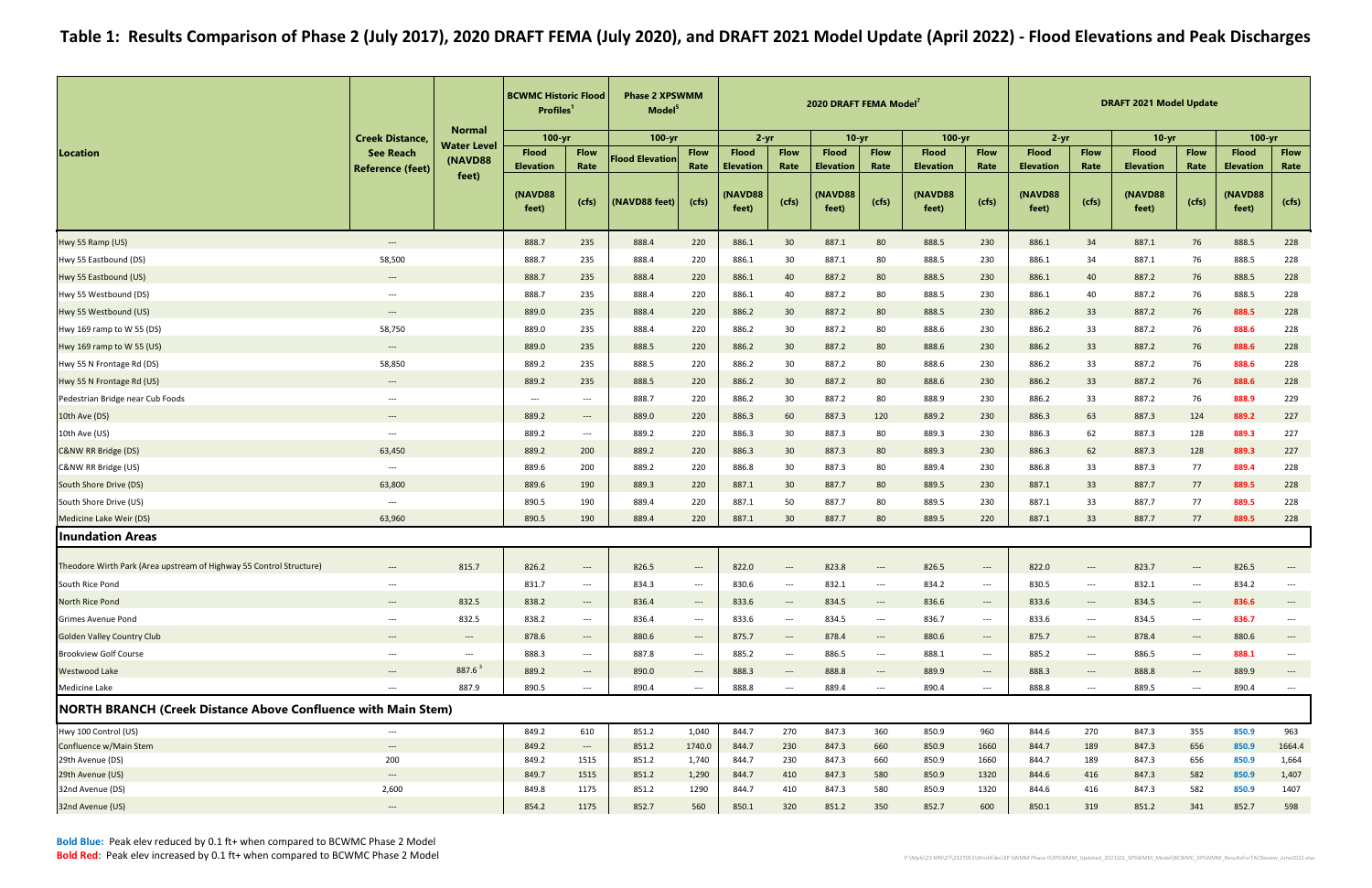Bold Blue: Peak elev reduced by 0.1 ft+ when compared to BCWMC Phase 2 ModelBold Red: Peak elev increased by 0.1 ft+ when compared to BCWMC Phase 2 Model

|                                                      |                                                               | <b>Normal</b>                          | <b>BCWMC Historic Flood</b><br><b>Profiles</b> |                                                               | <b>Phase 2 XPSWMM</b><br>Model <sup>5</sup> |                                   |                                  |                                          | 2020 DRAFT FEMA Model <sup>7</sup> |                                  |                                  |                                          |                                  |                                          | <b>DRAFT 2021 Model Update</b>   |                                          |                                  |                                   |
|------------------------------------------------------|---------------------------------------------------------------|----------------------------------------|------------------------------------------------|---------------------------------------------------------------|---------------------------------------------|-----------------------------------|----------------------------------|------------------------------------------|------------------------------------|----------------------------------|----------------------------------|------------------------------------------|----------------------------------|------------------------------------------|----------------------------------|------------------------------------------|----------------------------------|-----------------------------------|
|                                                      | <b>Creek Distance,</b>                                        | <b>Water Level</b>                     | $100 - yr$                                     |                                                               | 100-yr                                      |                                   | $2 - yr$                         |                                          | $10 - yr$                          |                                  | $100 - yr$                       |                                          | $2 - yr$                         |                                          | $10-yr$                          |                                          | $100 - yr$                       |                                   |
| Location                                             | <b>See Reach</b><br><b>Reference (feet)</b>                   | (NAVD88                                | <b>Flood</b><br><b>Elevation</b>               | <b>Flow</b><br>Rate                                           | <b>Flood Elevation</b>                      | <b>Flow</b><br>Rate               | <b>Flood</b><br><b>Elevation</b> | <b>Flow</b><br>Rate                      | <b>Flood</b><br><b>Elevation</b>   | <b>Flow</b><br>Rate              | <b>Flood</b><br><b>Elevation</b> | <b>Flow</b><br>Rate                      | <b>Flood</b><br><b>Elevation</b> | <b>Flow</b><br>Rate                      | <b>Flood</b><br><b>Elevation</b> | <b>Flow</b><br>Rate                      | <b>Flood</b><br><b>Elevation</b> | <b>Flow</b><br>Rate               |
|                                                      |                                                               | feet)                                  | (NAVD88<br>feet)                               | (cfs)                                                         | (NAVD88 feet)                               | (cfs)                             | <b>(NAVD88)</b><br>feet)         | (cfs)                                    | (NAVD88<br>feet)                   | (cfs)                            | <b>(NAVD88)</b><br>feet)         | (cts)                                    | <b>(NAVD88)</b><br>feet)         | (cfs)                                    | (NAVD88<br>feet)                 | (cfs)                                    | <b>(NAVD88)</b><br>feet)         | (cfs)                             |
| Brunswick Avenue (DS)                                | 3,000                                                         |                                        | 854.9                                          | 1175                                                          | 852.7                                       | 560.0                             | 850.1                            | 320                                      | 851.2                              | 350                              | 852.7                            | 600                                      | 850.1                            | 319                                      | 851.2                            | 341                                      | 852.7                            | 598.2                             |
| <b>Brunswick Avenue (US)</b>                         | $\hspace{0.05cm} \dashrightarrow$                             |                                        | 856.1                                          | 1175                                                          | 856.7                                       | 510                               | 854.4                            | 360                                      | 855.4                              | 320                              | 856.9                            | 560                                      | 854.4                            | 360                                      | 855.3                            | 326                                      | 856.8                            | 559                               |
| 34th Culvert (DS)                                    | 4,200                                                         |                                        | 863.0                                          | 700                                                           | 861.5                                       | 520                               | 860.8                            | 280                                      | 861.2                              | 350                              | 861.6                            | 570                                      | 860.8                            | 277                                      | 861.2                            | 348                                      | 861.6                            | 565                               |
| 34th Culvert (US)                                    | $---$                                                         |                                        | 866.3                                          | 430                                                           | 867.2                                       | 500                               | 863.0                            | 230                                      | 865.1                              | 480                              | 868.1                            | 570                                      | 862.9                            | 222                                      | 865.1                            | 483                                      | 868.0                            | 560                               |
| <b>Apartment Drive Crossing (DS)</b>                 | $\hspace{0.05cm} \cdots$                                      |                                        | $\hspace{0.05cm} \ldots \hspace{0.05cm}$       | $\hspace{0.05cm} \ldots$                                      | 868.3                                       | 570                               | 866.9                            | 230                                      | 867.4                              | 320                              | 869.1                            | 790                                      | 866.9                            | 222                                      | 867.4                            | 314                                      | 869.0                            | 778                               |
| <b>Apartment Drive Crossing (US)</b>                 | $\hspace{0.05cm} \dashrightarrow$                             |                                        | $\hspace{0.05cm} \dashrightarrow$              | $\hspace{0.05cm} \cdots$                                      | 869.6                                       | 580                               | 867.8                            | 230                                      | 869.1                              | 320                              | 870.6                            | 850                                      | 867.7                            | 222                                      | 869.0                            | 314                                      | 870.6                            | 834                               |
| Douglas Drive (DS)                                   | 5,250                                                         |                                        | 870.2                                          | 670                                                           | 869.6                                       | 580                               | 867.8                            | 230                                      | 869.1                              | 320                              | 870.6                            | 850                                      | 867.7                            | 222                                      | 869.0                            | 314                                      | 870.6                            | 834                               |
| Douglas Drive (US)                                   | $\hspace{0.05cm} \dashrightarrow$                             |                                        | 870.3                                          | 670                                                           | 870.5                                       | 380                               | 868.3                            | 180                                      | 869.7                              | 240                              | 870.7                            | 440                                      | 868.2                            | 178                                      | 869.6                            | 239                                      | 870.6                            | 437                               |
| Edgewood Emb (DS)                                    | 5,600                                                         |                                        | 870.9                                          | 430                                                           | 871.0                                       | 380                               | 868.2                            | 180                                      | 869.7                              | 240                              | 871.4                            | 440                                      | 868.1                            | 178                                      | 869.6                            | 239                                      | 871.4                            | 437                               |
| Edgewood Emb (US)                                    | $---$                                                         |                                        | 878.4                                          | 340                                                           | 880.4                                       | 340                               | 872.3                            | 170                                      | 875.7                              | 220                              | 880.6                            | 400                                      | 872.0                            | 187                                      | 875.5                            | 217                                      | 880.5                            | 395                               |
| Georgia Avenue (DS)                                  | 6,250                                                         |                                        | 878.4                                          | 305                                                           | 880.4                                       | 460                               | 872.3                            | 220                                      | 875.7                              | 310                              | 880.6                            | 450                                      | 872.1                            | 211                                      | 875.5                            | 320                                      | 880.5                            | 455                               |
| Georgia Avenue (US)                                  | $\hspace{0.1em}-\hspace{0.1em}-\hspace{0.1em}-\hspace{0.1em}$ |                                        | 878.6                                          | 305                                                           | 880.8                                       | 520                               | 872.9                            | 220                                      | 875.8                              | 350                              | 880.8                            | 510                                      | 872.8                            | 203                                      | 875.5                            | 307                                      | 880.8                            | 506                               |
| 36th & Hampshire (DS)                                | 6,800                                                         |                                        | 878.6                                          | 260                                                           | 880.8                                       | 480                               | 872.9                            | $\hspace{0.05cm} \ldots \hspace{0.05cm}$ | 875.8                              | $\hspace{0.05cm} \ldots$         | 880.8                            | $\hspace{0.05cm} \ldots \hspace{0.05cm}$ | 872.8                            | $\hspace{0.05cm} \ldots \hspace{0.05cm}$ | 875.5                            | $\hspace{0.05cm} \ldots \hspace{0.05cm}$ | 880.8                            | $---$                             |
| 36th & Hampshire (US)                                | 6,980                                                         |                                        | 879.2                                          | 260                                                           | 881.3                                       | 280                               | 875.0                            | 150                                      | 876.3                              | 180                              | 881.5                            | 310                                      | 875.0                            | 166                                      | 876.0                            | 233                                      | 881.5                            | 363                               |
| Louisiana Ave. (DS) (Street Elevation Approx. 882.4) | 8,000                                                         |                                        | 881.2                                          | $---$                                                         | 883.3                                       | 490                               | 880.1                            | 120                                      | 881.6                              | 190                              | 883.1                            | 470                                      | 881.6                            | 112                                      | 882.9                            | 176                                      | 883.3                            | 485                               |
| Maryland Ave. (Street Elevation Approx. 885.7)       | 8,500                                                         |                                        | $\hspace{0.05cm} \dashrightarrow$              | $\hspace{0.05cm} \ldots$                                      | 886.0                                       | 260                               | 881.7                            | 70                                       | 884.0                              | 80                               | 886.5                            | 250                                      | 882.7                            | 63                                       | 885.4                            | 138                                      | 886.5                            | 321                               |
| Oregon Ave. (Street Elevation Approx. 885.4)         | 9,000                                                         |                                        | $\hspace{0.05cm} \ldots \hspace{0.05cm}$       | $\hspace{0.05cm} \ldots$                                      | 888.5                                       | 90                                | 882.9                            | 60                                       | 885.2                              | 80                               | 888.3                            | 100                                      | 883.3                            | 63                                       | 885.4                            | 77                                       | 888.3                            | 97                                |
| MN & S RR (Street Elevation Approx. 889.1)           | 9,300                                                         |                                        | $\hspace{0.05cm} \ldots$                       | $\hspace{0.05cm} \ldots$                                      | 889.6                                       | 90.0                              | 884.2                            | 60                                       | 886.5                              | 80                               | 889.8                            | 100                                      | 884.3                            | 62.7                                     | 886.6                            | 77.0                                     | 889.9                            | 97.3                              |
| East Winnetka Pond Inlet (Control Structure)         | 9,500                                                         |                                        | 888.2                                          | $\hspace{0.05cm} \ldots$                                      | 890.9                                       | 100                               | 884.5                            | 70                                       | 886.8                              | 90                               | 890.2                            | 110                                      | 884.6                            | 65                                       | 886.9                            | 76                                       | 890.3                            | 169                               |
| Service Road (West Winnetka Pond-DS)                 |                                                               |                                        | $---$                                          | $\qquad \qquad - -$                                           | 890.9                                       | 190                               | 884.5                            | 70                                       | 886.8                              | 80                               | 890.2                            | 170                                      | 884.6                            | 65                                       | 886.9                            | 76                                       | 890.3                            | 169                               |
| Service Road (West Winnetka Pond- US)                | 10,000                                                        |                                        | 888.2                                          | $\hspace{0.05cm} \ldots$                                      | 891.1                                       | 190                               | 884.6                            | 70                                       | 887.0                              | 80                               | 890.5                            | 170                                      | 884.7                            | 65                                       | 887.1                            | 76                                       | 890.5                            | 169                               |
| Winnetka Ave. (DS)                                   | 10,600                                                        |                                        | 888.2                                          | $\hspace{0.1em} \dashrightarrow$                              | 891.1                                       | 220                               | 884.6                            | 80                                       | 887.0                              | 130                              | 890.5                            | 240                                      | 884.7                            | 79                                       | 887.1                            | 132                                      | 890.5                            | 252                               |
| Winnetka Ave. (US)                                   | $\hspace{0.05cm} \dashrightarrow$                             |                                        | 889.2                                          | $\hspace{0.1em}-\hspace{0.1em}-\hspace{0.1em}-\hspace{0.1em}$ | 891.3                                       | 270                               | 885.0                            | 80                                       | 887.5                              | 140                              | 891.1                            | 310                                      | 885.0                            | 81                                       | 887.6                            | 143                                      | 891.2                            | 311                               |
| Boone Ave. (DS)                                      | 13,500                                                        |                                        | 889.5                                          | $\hspace{0.1em} \dashrightarrow$                              | 891.4                                       | 730                               | 885.6                            | 140                                      | 887.6                              | 200                              | 891.1                            | 750                                      | 885.6                            | 141                                      | 887.6                            | 187                                      | 891.2                            | 731                               |
| Boone Ave. (US)                                      | $\hspace{0.05cm} \dashrightarrow$                             |                                        | 889.7                                          | $\hspace{0.05cm} \ldots$                                      | 891.4                                       | 270                               | 886.9                            | 150                                      | 888.2                              | 200                              | 891.1                            | 330                                      | 887                              | 147                                      | 888                              | 199                                      | 891                              | 328                               |
| Northwood Pond                                       | $\hspace{0.05cm} \dashrightarrow$                             |                                        | 889.7                                          | $---$                                                         | 891.4                                       | 270                               | 886.9                            | 150                                      | 888.2                              | 200                              | 891.1                            | 330                                      | 887                              | 147                                      | 888                              | 199                                      | 891                              | 328                               |
| TH 169 (DS)                                          | 16,850                                                        |                                        | 889.7                                          | $---$                                                         | 893.0                                       | 270                               | 887.1                            | 150                                      | 888.4                              | 200                              | 891.8                            | 330                                      | 887                              | 147                                      | 888                              | 199                                      | 892                              | 328                               |
| TH 169(US)                                           | $\hspace{0.05cm} \dashrightarrow$                             |                                        | 890.7                                          | $---$                                                         | 893.1                                       | 750                               | 888.9                            | 150                                      | 890.7                              | 200                              | 892.9                            | 330                                      | 889                              | 147                                      | 891                              | 199                                      | 893                              | 328                               |
| Rockford Road (DS)                                   | 18,350                                                        |                                        | 890.7                                          | $\hspace{0.05cm} \ldots$                                      | 893.1                                       | 750                               | 888.9                            | 150                                      | 890.7                              | 200                              | 892.9                            | 330                                      | 889                              | 147                                      | 891                              | 199                                      | 893                              | 328                               |
| Rockford Road (US)                                   | $\hspace{0.05cm} \dashrightarrow$                             |                                        | 898.7                                          | $\hspace{0.05cm} \dashrightarrow$                             | 897.2                                       | $\hspace{0.05cm} \cdots$          | 893.3                            | $---$                                    | 894.8                              | $\hspace{0.1em} \dashrightarrow$ | 897.1                            | $\hspace{0.1em} \dashrightarrow$         | 893.3                            | $\hspace{0.1em} \dashrightarrow$         | 894.8                            | $\hspace{0.1em} \dashrightarrow$         | 897.1                            | $\hspace{0.1em} \dashrightarrow$  |
| <b>Inundation Areas</b>                              |                                                               |                                        |                                                |                                                               |                                             |                                   |                                  |                                          |                                    |                                  |                                  |                                          |                                  |                                          |                                  |                                          |                                  |                                   |
| <b>Bassett Creek Park</b>                            | $---$                                                         | 840.6                                  | 849.7                                          | $---$                                                         | 851.2                                       | $\hspace{0.05cm} \ldots$          | 844.7                            | $---$                                    | 847.3                              | $\hspace{0.1em} \ldots$          | 850.9                            | $\hspace{0.1em} \dashrightarrow$         | 844.6                            | $\hspace{0.1em} \ldots \hspace{0.1em}$   | 847.3                            | $\hspace{0.1em} \ldots \hspace{0.1em}$   | 850.9                            | $\hspace{0.05cm} \dashrightarrow$ |
| <b>Edgewood Avenue Pond</b>                          | $\hspace{0.05cm} \cdots$                                      | $\hspace{0.1em} \ldots \hspace{0.1em}$ | 878.4                                          | $--$                                                          | 880.4                                       | $\hspace{0.05cm} \dashrightarrow$ | 872.3                            | $\hspace{0.05cm} \textbf{---}$           | 875.7                              | $\hspace{0.05cm} \textbf{---}$   | 880.6                            | $\hspace{0.05cm} \ldots \hspace{0.05cm}$ | 872.0                            | $\hspace{0.05cm} \ldots \hspace{0.05cm}$ | 875.5                            | $\hspace{0.05cm} \ldots \hspace{0.05cm}$ | 880.5                            | $\hspace{0.05cm} \dashrightarrow$ |
| Winnetka Pond (DS of Winnetka Avenue)                | $\hspace{0.05cm} \dashrightarrow$                             | 879.8                                  | 888.2                                          | $---$                                                         | 890.9                                       | $\hspace{0.05cm} \cdots$          | 884.5                            | $---$                                    | 886.8                              | $\hspace{0.1em} \dashrightarrow$ | 890.2                            | $\hspace{0.05cm} \cdots$                 | 884.6                            | $\hspace{0.1em} \dashrightarrow$         | 886.9                            | $\hspace{0.05cm} \cdots$                 | 890.3                            | $\hspace{0.05cm} \cdots$          |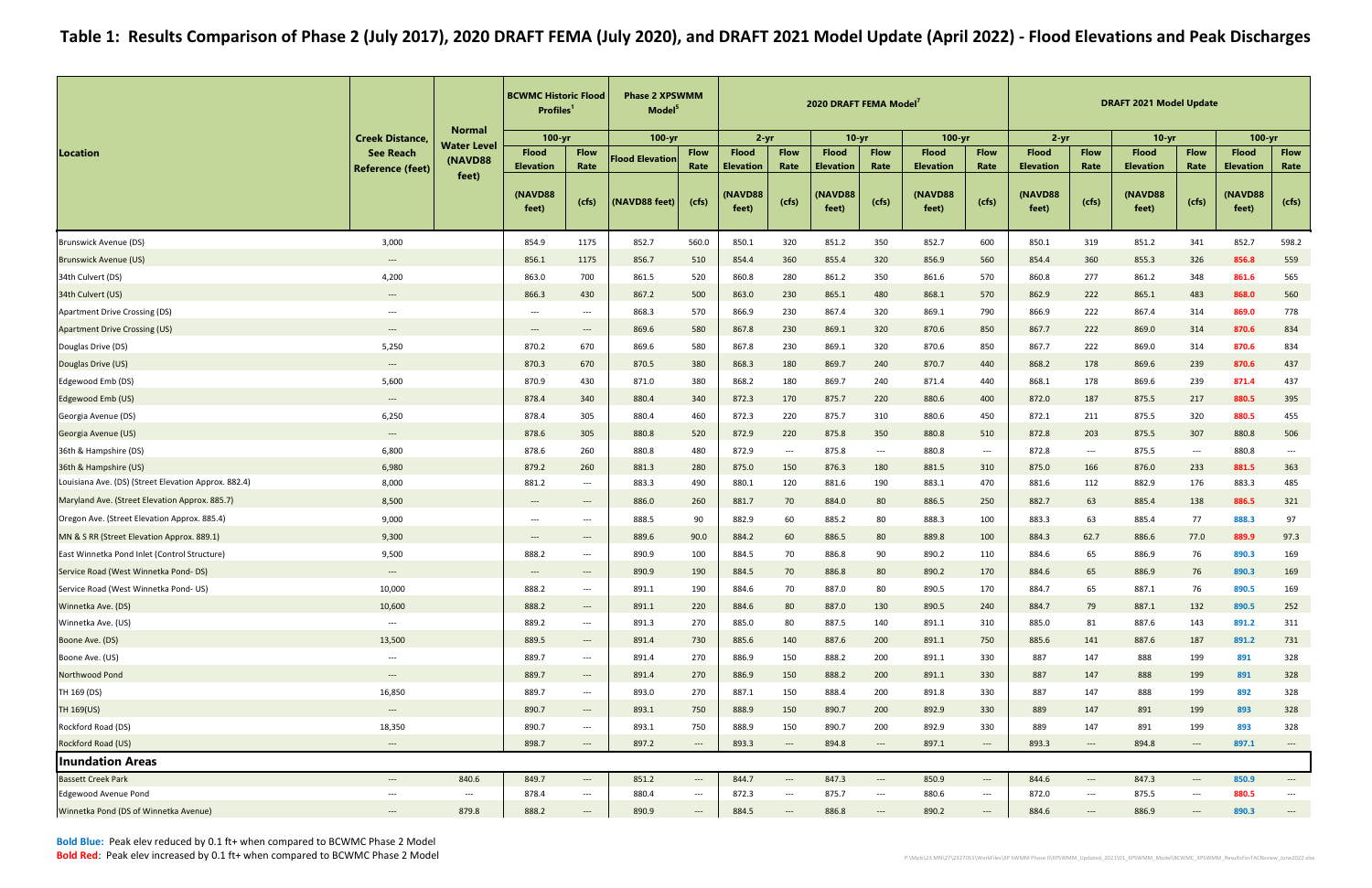Bold Blue: Peak elev reduced by 0.1 ft+ when compared to BCWMC Phase 2 ModelBold Red: Peak elev increased by 0.1 ft+ when compared to BCWMC Phase 2 Model

|                                                                                   |                                          | <b>Normal</b> | <b>BCWMC Historic Flood</b><br>Profiles <sup>1</sup> |                                                               | <b>Phase 2 XPSWMM</b><br>Model <sup>5</sup> |                                          |                                  |                                                               | 2020 DRAFT FEMA Model            |                                  |                                  |                                          |                                  |                                                               | <b>DRAFT 2021 Model Update</b>   |                                          |                                  |                                   |
|-----------------------------------------------------------------------------------|------------------------------------------|---------------|------------------------------------------------------|---------------------------------------------------------------|---------------------------------------------|------------------------------------------|----------------------------------|---------------------------------------------------------------|----------------------------------|----------------------------------|----------------------------------|------------------------------------------|----------------------------------|---------------------------------------------------------------|----------------------------------|------------------------------------------|----------------------------------|-----------------------------------|
|                                                                                   | <b>Creek Distance</b>                    | Water Level   | $100 - yr$                                           |                                                               | 100-yr                                      |                                          | $2 - yr$                         |                                                               | $10 - yr$                        |                                  | $100 - yr$                       |                                          | $2 - yr$                         |                                                               | $10-yr$                          |                                          | $100 - yr$                       |                                   |
| <b>Location</b>                                                                   | <b>See Reach</b>                         | (NAVD88       | <b>Flood</b><br><b>Elevation</b>                     | <b>Flow</b><br>Rate                                           | <b>Flood Elevation</b>                      | <b>Flow</b><br>Rate                      | <b>Flood</b><br><b>Elevation</b> | <b>Flow</b><br>Rate                                           | <b>Flood</b><br><b>Elevation</b> | <b>Flow</b><br>Rate              | <b>Flood</b><br><b>Elevation</b> | <b>Flow</b><br>Rate                      | <b>Flood</b><br><b>Elevation</b> | <b>Flow</b><br>Rate                                           | <b>Flood</b><br><b>Elevation</b> | <b>Flow</b><br>Rate                      | <b>Flood</b><br><b>Elevation</b> | <b>Flow</b><br>Rate               |
|                                                                                   | <b>Reference (feet)</b>                  | feet)         | (NAVD88<br>feet)                                     | (cfs)                                                         | (NAVD88 feet)                               | (cfs)                                    | <b>NAVD88</b><br>feet)           | (cfs)                                                         | <b>NAVD88</b><br>feet)           | (cfs)                            | (NAVD88<br>feet)                 | (cfs)                                    | (NAVD88<br>feet)                 | (cfs)                                                         | (NAVD88<br>feet)                 | (cfs)                                    | (NAVD88<br>feet)                 | (cfs)                             |
| Northwood Park                                                                    | $\hspace{0.05cm} \ldots \hspace{0.05cm}$ | $---$         | 889.5                                                | $\hspace{0.05cm} \ldots$                                      | 891.3                                       | $--$                                     | 885.0                            | $\hspace{0.1mm}-\hspace{0.1mm}-\hspace{0.1mm}-\hspace{0.1mm}$ | 887.5                            | $--$                             | 891.1                            | $\hspace{0.05cm} \ldots \hspace{0.05cm}$ | 885.0                            | $---$                                                         | 887.6                            | $--$                                     | 891.2                            | $\hspace{0.05cm} \ldots$          |
| Northwood Pond                                                                    |                                          | 884.6         | 889.7                                                | $---$                                                         | 891.4                                       | $---$                                    | 886.9                            | $---$                                                         | 888.2                            | $\overline{\phantom{a}}$         | 891.1                            | $---$                                    | 886.9                            | $---$                                                         | 888.2                            | $\qquad \qquad - -$                      | 891.2                            | $---$                             |
| <b>SWEENEY LAKE BRANCH (Creek Distance Upstream of Confluence with Main Stem)</b> |                                          |               |                                                      |                                                               |                                             |                                          |                                  |                                                               |                                  |                                  |                                  |                                          |                                  |                                                               |                                  |                                          |                                  |                                   |
| Confluence w/Main Stem                                                            | $\hspace{0.05cm} \ldots$                 |               | 827.2                                                | $\hspace{0.05cm} \ldots$                                      | 827.2                                       | 1,460                                    | 823.7                            | 470                                                           | 825.3                            | 780                              | 827.3                            | 1,480                                    | 823.7                            | 466                                                           | 825.3                            | 775                                      | 827.3                            | 1,483                             |
| Courage Center Downstream Crossing (DS)                                           | 700                                      |               | 827.2                                                | $\hspace{0.05cm} \ldots$                                      | 827.2                                       | 170                                      | 823.7                            | 100                                                           | 825.3                            | 130                              | 827.3                            | 170                                      | 823.7                            | 94                                                            | 825.3                            | 134                                      | 827.3                            | 171                               |
| Courage Center Downstream Crossing (US)                                           | $---$                                    |               | 829.2                                                | $---$                                                         | 828.0                                       | 170                                      | 825.3                            | 100                                                           | 826.4                            | 130                              | 828.0                            | 170                                      | 825.3                            | 99                                                            | 826.4                            | 142                                      | 828.0                            | 193                               |
| Courage Center Upstream Crossing (DS)                                             | $\hspace{0.05cm} \ldots \hspace{0.05cm}$ |               | $\hspace{0.1mm}-\hspace{0.1mm}-\hspace{0.1mm}$       | $---$                                                         | 828.0                                       | 170                                      | 825.3                            | 100                                                           | 826.4                            | 130                              | 828.0                            | 170                                      | 825.3                            | 99                                                            | 826.4                            | 142                                      | 828.0                            | 193                               |
| Courage Center Upstream Crossing (US)                                             | $\hspace{0.05cm} \dashrightarrow$        |               | $\hspace{0.05cm} \ldots \hspace{0.05cm}$             | $\hspace{0.1em} \ldots \hspace{0.1em}$                        | 830.6                                       | 170                                      | 826.3                            | 100                                                           | 828.4                            | 130                              | 830.6                            | 170                                      | 826.3                            | 94                                                            | 828.3                            | 134                                      | 830.6                            | 171                               |
| Courage Center & Hidden Lakes Parkway (DS)                                        | 900                                      |               | 829.2                                                | $--$                                                          | 830.6                                       | 170                                      | 826.3                            | 90                                                            | 828.4                            | 130                              | 830.6                            | 170                                      | 826.3                            | 94                                                            | 828.3                            | 133                                      | 830.6                            | 172                               |
| Courage Center & Hidden Lakes Parkway (US)                                        | $\qquad \qquad \cdots$                   |               | 831.2                                                | $---$                                                         | 831.9                                       | 170                                      | 826.9                            | 90                                                            | 829.2                            | 130                              | 831.9                            | 170                                      | 826.8                            | 94                                                            | 829.1                            | 133                                      | 831.8                            | 172                               |
| Precast Concrete Dam (DS)                                                         | 1,700                                    |               | 831.7                                                | $\hspace{0.05cm} \ldots$                                      | 831.9                                       | 170                                      | 826.9                            | 90                                                            | 829.2                            | 130                              | 831.9                            | 170                                      | 826.8                            | 94                                                            | 829.1                            | 133                                      | 831.8                            | 172                               |
| <b>Sweeney Lake</b>                                                               | $\hspace{0.05cm} \ldots \hspace{0.05cm}$ |               | 831.7                                                | $---$                                                         | 831.9                                       | 170                                      | 828.4                            | 90                                                            | 829.2                            | 130                              | 831.9                            | 170                                      | 828.4                            | 94                                                            | 829.2                            | 133                                      | 831.8                            | 172                               |
| Union Pacific RR (DS)                                                             | 6,800                                    |               | 831.7                                                | $---$                                                         | 831.9                                       | 400                                      | 828.4                            | 140                                                           | 829.2                            | 230                              | 831.9                            | 400                                      | 828.4                            | 133                                                           | 829.2                            | 224                                      | 831.8                            | 395                               |
| Union Pacific RR (US)                                                             | $\hspace{0.05cm} \ldots \hspace{0.05cm}$ |               | 835.8                                                | 311                                                           | 836.3                                       | 480                                      | 829.9                            | 130                                                           | 831.6                            | 240                              | 836.1                            | 480                                      | 829.8                            | 133                                                           | 831.5                            | 232                                      | 836.0                            | 474                               |
| Hwy 55 (DS)                                                                       | 8,150                                    |               | 835.8                                                | 680                                                           | 836.8                                       | 860                                      | 833.5                            | 320                                                           | 834.9                            | 520                              | 836.7                            | 850                                      | 833.5                            | 320                                                           | 834.9                            | 504                                      | 836.6                            | 834                               |
| <b>Hwy 55 (US)</b>                                                                | $\hspace{0.05cm} \ldots \hspace{0.05cm}$ |               | 836.9                                                | 680                                                           | 838.4                                       | 310                                      | 834.1                            | 160                                                           | 836.0                            | 200                              | 838.4                            | 300                                      | 834.1                            | 158                                                           | 836.0                            | 193                                      | 838.3                            | 297                               |
| MN & S RR (DS)                                                                    | 9,000                                    |               | 836.9                                                | 233                                                           | 838.4                                       | 260                                      | 834.1                            | 150                                                           | 836.0                            | 180                              | 838.4                            | 250                                      | 834.1                            | 149                                                           | 836.0                            | 180                                      | 838.3                            | 250                               |
| MN & S RR (US)                                                                    | $\qquad \qquad \cdots$                   |               | 839.5                                                | 233                                                           | 841.7                                       | 260                                      | 834.9                            | 150                                                           | 837.6                            | 180                              | 841.3                            | 250                                      | 834.8                            | 166                                                           | 837.5                            | 216                                      | 841.3                            | 251                               |
| Breck Pond & Control Structure (US)                                               | 9,580                                    |               | 839.9                                                | 296                                                           | 842.5                                       | 270                                      | 835.4                            | 170                                                           | 838.3                            | 220                              | 842.5                            | 250                                      | 835.3                            | 166                                                           | 838.3                            | 216                                      | 842.4                            | 251                               |
| TH 100 (DS) (Breck Pond)                                                          | 10,400                                   |               | 839.9                                                | 298                                                           | 842.5                                       | 440                                      | 835.4                            | 150                                                           | 838.3                            | 210                              | 842.5                            | 450                                      | 835.3                            | 149                                                           | 838.3                            | 227                                      | 842.4                            | 472                               |
| TH 100 (US)                                                                       | $\hspace{0.05cm} \ldots \hspace{0.05cm}$ |               | 845.4                                                | 298                                                           | 851.0                                       | 500                                      | 844.3                            | 150                                                           | 845.0                            | 230                              | 846.8                            | 470                                      | 844.3                            | 142                                                           | 845.0                            | 219                                      | 846.8                            | 486                               |
| Turners Crossroad (US)                                                            | 10,950                                   |               | 854.9                                                | 241                                                           | 857.2                                       | 430                                      | 848.9                            | 120                                                           | 851.7                            | 180                              | 857.1                            | 410                                      | 848.8                            | 120                                                           | 851.6                            | 180                                      | 857.1                            | 416                               |
| Glenwood Pond A                                                                   | $---$                                    |               | 854.9                                                | $\hspace{0.05cm} \ldots$                                      | 857.2                                       | $\hspace{0.05cm} \ldots \hspace{0.05cm}$ | 848.9                            | $---$                                                         | 851.7                            | $\hspace{0.05cm} \ldots$         | 857.1                            | $---$                                    | 848.8                            | $\hspace{0.05cm} \ldots \hspace{0.05cm}$                      | 851.6                            | $\hspace{0.05cm} \ldots \hspace{0.05cm}$ | 857.1                            | $\overline{a}$                    |
| MN & S RR (DS)                                                                    | 11,550                                   |               | 854.9                                                | 233                                                           | 857.2                                       | 440                                      | 848.9                            | 30                                                            | 851.7                            | 50                               | 857.1                            | 180                                      | 848.8                            | 32                                                            | 851.6                            | 46                                       | 857.1                            | 185                               |
| MN & S RR (US)                                                                    | $\hspace{0.05cm} \dashrightarrow$        |               | 855.0                                                | 233                                                           | 857.2                                       | 440                                      | 848.9                            | 30                                                            | 851.7                            | 50                               | 857.1                            | 180                                      | 848.8                            | 32                                                            | 851.6                            | 46                                       | 857.1                            | 185                               |
| <b>Glenwood Pond B</b>                                                            | $\hspace{0.05cm} \dashrightarrow$        |               | 855.0                                                | $\hspace{0.1em}-\hspace{0.1em}-\hspace{0.1em}-\hspace{0.1em}$ | 857.2                                       | $\hspace{0.05cm} \dashrightarrow$        | 848.9                            | $\hspace{0.1em}-\hspace{0.1em}-\hspace{0.1em}-\hspace{0.1em}$ | 851.7                            | $\hspace{0.1em} \dashrightarrow$ | 857.1                            | $\hspace{0.1em} \cdots$                  | 848.8                            | $\hspace{0.1em} \dashrightarrow$                              | 851.6                            | $\hspace{0.05cm} \dashrightarrow$        | 857.1                            | $\hspace{0.05cm} \dashrightarrow$ |
| Glenwood Ave (DS)                                                                 | $\hspace{0.05cm} \ldots \hspace{0.05cm}$ |               | 855.0                                                | 84                                                            | 857.2                                       | 100                                      | 848.9                            | 60                                                            | 851.7                            | 70                               | 857.1                            | 120                                      | 848.8                            | 59                                                            | 851.6                            | 71                                       | 857.1                            | 115                               |
| Glenwood Ave (US)                                                                 | $\hspace{0.05cm} \dashrightarrow$        |               | 855.0                                                | 84                                                            | 857.2                                       | 100                                      | 849.4                            | 60                                                            | 852.1                            | 90                               | 857.1                            | 100                                      | 849.4                            | 59                                                            | 852.0                            | 89                                       | 857.1                            | 100                               |
| Duck Pond                                                                         | $\hspace{0.05cm} \ldots \hspace{0.05cm}$ |               | 855.0                                                | $--$                                                          | 857.2                                       | $\hspace{0.05cm} \dashrightarrow$        | 849.4                            | 60                                                            | 852.1                            | 70                               | 857.1                            | 120                                      | 849.4                            | $\hspace{0.05cm} \ldots \hspace{0.05cm}$                      | 852.0                            | $\hspace{0.05cm} \ldots \hspace{0.05cm}$ | 857.1                            | $\hspace{0.05cm} \dashrightarrow$ |
| MN & S RR (DS)                                                                    | $\hspace{0.05cm} \ldots \hspace{0.05cm}$ |               | 855.0                                                | 233                                                           | 857.2                                       | 560                                      | 849.4                            | 210                                                           | 852.1                            | 320                              | 857.1                            | 570                                      | 849.4                            | 213                                                           | 852.0                            | 315                                      | 857.1                            | 567                               |
| MN & S RR (US)                                                                    | $\hspace{0.05cm} \dashrightarrow$        |               | 858.9                                                | 233                                                           | 859.4                                       | 300                                      | 852.9                            | 80                                                            | 855.9                            | 110                              | 859.3                            | 330                                      | 852.9                            | 79                                                            | 855.9                            | 108                                      | 859.3                            | 360                               |
| Ravine Storage Area                                                               | $\hspace{0.05cm} \ldots \hspace{0.05cm}$ |               | 858.9                                                | $\hspace{0.1em}-\hspace{0.1em}-\hspace{0.1em}-\hspace{0.1em}$ | 859.4                                       | 90                                       | 852.9                            | 60                                                            | 855.9                            | 70                               | 859.3                            | 120                                      | 852.9                            | 59                                                            | 855.9                            | 71                                       | 859.3                            | 115                               |
| Courtlawn Pond                                                                    | $\hspace{0.05cm}---$                     |               | 873.1                                                | $--$                                                          | 873.6                                       | 120                                      | 871.9                            | 20                                                            | 873.2                            | 40                               | 873.6                            | 120                                      | 871.9                            | 17                                                            | 873.2                            | 38                                       | 873.6                            | 113                               |
| <b>East Ring Pond</b>                                                             | $\hspace{0.05cm} \ldots \hspace{0.05cm}$ |               | 879.0                                                | $---$                                                         | 879.4                                       | 180                                      | 876.1                            | 20                                                            | 877.3                            | 50                               | 879.4                            | 180                                      | 876.1                            | 22                                                            | 877.3                            | 46                                       | 879.4                            | 181                               |
| 78" RCP Equalizer                                                                 | 18,800                                   |               | $\hspace{0.05cm} \dashrightarrow$                    | $\hspace{0.05cm} \ldots$                                      | 879.4                                       | 480                                      | 876.1                            | 80                                                            | 877.3                            | 170                              | 879.4                            | 480                                      | 876.1                            | 80                                                            | 877.3                            | 176                                      | 879.4                            | 476                               |
| <b>West Ring Pond</b>                                                             | $---$                                    |               | 879.0                                                | $\hspace{0.05cm} \cdots$                                      | 879.4                                       | $\hspace{0.05cm} \dashrightarrow$        | 876.1                            | $\hspace{0.05cm} \cdots$                                      | 877.3                            | $\hspace{0.1em} \dashrightarrow$ | 879.4                            | $\hspace{0.1em} \dashrightarrow$         | 876.1                            | $\hspace{0.1em}-\hspace{0.1em}-\hspace{0.1em}-\hspace{0.1em}$ | 877.3                            | $\hspace{0.05cm} \dashrightarrow$        | 879.4                            | $\hspace{0.05cm} \dashrightarrow$ |
| <b>Ravine Storage Area Overflow</b>                                               |                                          |               |                                                      |                                                               |                                             |                                          |                                  |                                                               |                                  |                                  |                                  |                                          |                                  |                                                               |                                  |                                          |                                  |                                   |
| Glenwood Pond B                                                                   | $\hspace{0.05cm} \ldots$                 |               | 855.0                                                | $--$                                                          | 857.2                                       | $\hspace{0.05cm} \ldots$                 | 848.9                            | $\hspace{0.05cm} \ldots$                                      | 851.7                            | $\hspace{0.05cm} \ldots$         | 857.1                            | $\hspace{0.05cm} \ldots$                 | 848.8                            | $\hspace{0.05cm} \ldots \hspace{0.05cm}$                      | 851.6                            | $\hspace{0.05cm} \ldots$                 | 857.1                            | $\hspace{0.05cm} \ldots$          |
| MN & S RR (DS)                                                                    | $\hspace{0.05cm} \dashrightarrow$        |               | 855.0                                                | $\hspace{0.1em} \dashrightarrow$                              | 857.2                                       | $\hspace{0.05cm} \dashrightarrow$        | 849.4                            | $\hspace{0.05cm} \dashrightarrow$                             | 852.1                            | $\hspace{0.1em} \dashrightarrow$ | 857.1                            | $\hspace{0.1em} \dashrightarrow$         | 849.4                            | $\hspace{0.1em} \dashrightarrow$                              | 852.0                            | $\hspace{0.05cm} \ldots$                 | 857.1                            | $\overline{\phantom{a}}$          |
| MN & S RR (US)                                                                    | $\hspace{0.05cm} \dashrightarrow$        |               | 857.3                                                | $\hspace{0.05cm} \cdots$                                      | 858.9                                       | $\hspace{0.05cm} \dashrightarrow$        | 850.2                            | $---$                                                         | 852.4                            | $\hspace{0.05cm} \ldots$         | 858.8                            | $\hspace{0.05cm} \dashrightarrow$        | 850.2                            | $\hspace{0.1em} \dashrightarrow$                              | 852.3                            | $\hspace{0.05cm} \ldots$                 | 858.9                            | $\overline{\phantom{a}}$          |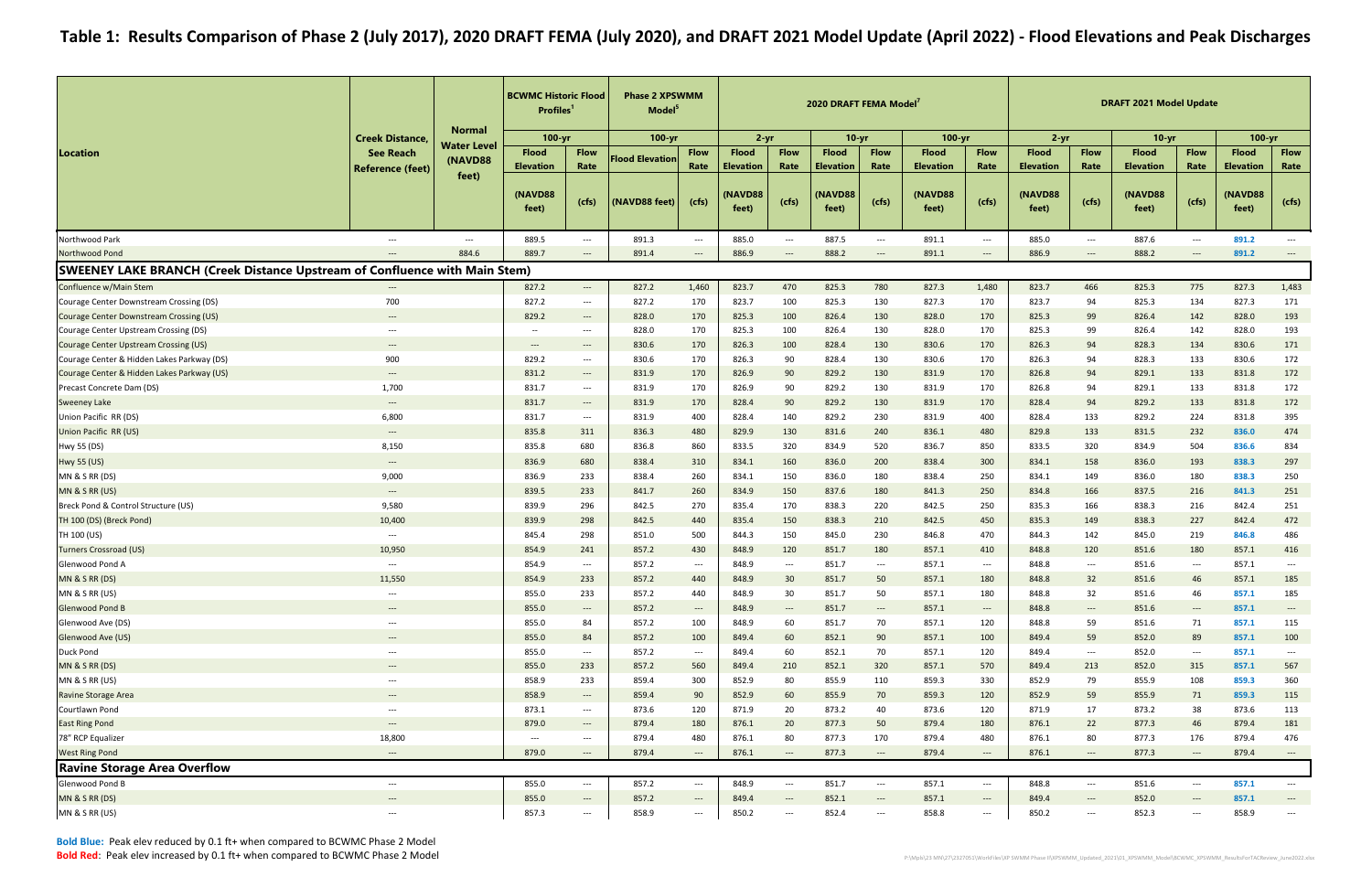|                                                                                       |                                                               |                               | <b>BCWMC Historic Flood</b><br><b>Profiles</b> |                                          | <b>Phase 2 XPSWMM</b><br>Model <sup>5</sup> |                                                               |                          |                                                               | 2020 DRAFT FEMA Model <sup>7</sup> |                                   |                          |                                                               |                          |                                                               | <b>DRAFT 2021 Model Update</b> |                                                               |                  |                                          |
|---------------------------------------------------------------------------------------|---------------------------------------------------------------|-------------------------------|------------------------------------------------|------------------------------------------|---------------------------------------------|---------------------------------------------------------------|--------------------------|---------------------------------------------------------------|------------------------------------|-----------------------------------|--------------------------|---------------------------------------------------------------|--------------------------|---------------------------------------------------------------|--------------------------------|---------------------------------------------------------------|------------------|------------------------------------------|
|                                                                                       | <b>Creek Distance</b>                                         | <b>Normal</b>                 | $100 - yr$                                     |                                          | $100 - yr$                                  |                                                               | $2 - yr$                 |                                                               | $10 - yr$                          |                                   | $100 - yr$               |                                                               | $2 - yr$                 |                                                               | $10-yr$                        |                                                               | $100 - yr$       |                                          |
| Location                                                                              | <b>See Reach</b>                                              | <b>Water Level</b><br>(NAVD88 | <b>Flood</b>                                   | <b>Flow</b>                              | <b>Flood Elevation</b>                      | <b>Flow</b>                                                   | <b>Flood</b>             | <b>Flow</b>                                                   | <b>Flood</b>                       | <b>Flow</b>                       | <b>Flood</b>             | <b>Flow</b>                                                   | <b>Flood</b>             | <b>Flow</b>                                                   | <b>Flood</b>                   | <b>Flow</b>                                                   | <b>Flood</b>     | <b>Flow</b>                              |
|                                                                                       | <b>Reference (feet)</b>                                       | feet)                         | <b>Elevation</b>                               | Rate                                     |                                             | Rate                                                          | <b>Elevation</b>         | Rate                                                          | <b>Elevation</b>                   | Rate                              | <b>Elevation</b>         | Rate                                                          | <b>Elevation</b>         | Rate                                                          | <b>Elevation</b>               | Rate                                                          | <b>Elevation</b> | Rate                                     |
|                                                                                       |                                                               |                               | (NAVD88<br>feet)                               | (cfs)                                    | (NAVD88 feet)                               | (cfs)                                                         | <b>(NAVD88)</b><br>feet) | (cfs)                                                         | (NAVD88<br>feet)                   | (cfs)                             | <b>(NAVD88)</b><br>feet) | (cts)                                                         | <b>(NAVD88)</b><br>feet) | (cfs)                                                         | (NAVD88<br>feet)               | (cfs)                                                         | (NAVD88<br>feet) | (cfs)                                    |
| <b>Storage Area</b>                                                                   | $\hspace{0.05cm} \dashrightarrow$                             |                               | 857.3                                          | $\hspace{0.1em} \dashrightarrow$         | 858.9                                       | $\hspace{0.05cm} \dashrightarrow$                             | 850.2                    | $\hspace{0.1em} \ldots \hspace{0.1em}$                        | 852.4                              | $\hspace{0.1em} \dashrightarrow$  | 858.8                    | $\hspace{0.05cm} \dashrightarrow$                             | 850.2                    | $\hspace{0.05cm} \cdots$                                      | 852.3                          | $\hspace{0.05cm} \dashrightarrow$                             | 858.9            | $\hspace{0.05cm} \cdots$                 |
| Glenwood Ave (DS)                                                                     | $---$                                                         |                               | 857.3                                          | $\hspace{0.05cm} \ldots$                 | 858.9                                       | $\hspace{0.05cm} \ldots \hspace{0.05cm}$                      | 850.2                    | $\hspace{0.05cm}---\hspace{0.05cm}$                           | 852.4                              | $\hspace{0.05cm} \ldots$          | 858.8                    | ---                                                           | 850.2                    | $\hspace{0.05cm} \ldots \hspace{0.05cm}$                      | 852.3                          | $\hspace{0.05cm} \ldots \hspace{0.05cm}$                      | 858.9            | $---$                                    |
| Glenwood Ave (US)                                                                     | $\overline{\phantom{a}}$                                      |                               | 858.9                                          | $\hspace{0.05cm} \dashrightarrow$        | 859.4                                       | $\hspace{0.05cm} \ldots \hspace{0.05cm}$                      | 852.9                    | $---$                                                         | 855.9                              | $\hspace{0.1em} \dashrightarrow$  | 859.3                    | $\hspace{0.05cm} \ldots$                                      | 852.9                    | $\hspace{0.1em} \dashrightarrow$                              | 855.9                          | $\hspace{0.05cm} \ldots \hspace{0.05cm}$                      | 859.3            | $\overline{\phantom{a}}$                 |
| Ravine Storage Area                                                                   | $\hspace{0.05cm} \dashrightarrow$                             |                               | 858.9                                          | $\hspace{0.05cm} \ldots$                 | 859.4                                       | $\qquad \qquad - - -$                                         | 852.9                    | $\hspace{0.05cm} \ldots$                                      | 855.9                              | $\hspace{0.05cm} \ldots$          | 859.3                    | ---                                                           | 852.9                    | $\hspace{0.05cm} \ldots \hspace{0.05cm}$                      | 855.9                          | $--$                                                          | 859.3            | $\hspace{0.05cm} \ldots \hspace{0.05cm}$ |
| <b>Inundation Areas</b>                                                               |                                                               |                               |                                                |                                          |                                             |                                                               |                          |                                                               |                                    |                                   |                          |                                                               |                          |                                                               |                                |                                                               |                  |                                          |
| Sweeney Lake                                                                          | $\hspace{0.05cm} \dashrightarrow$                             | 827.2 <sup>4</sup>            | 831.7                                          | $\hspace{0.05cm} \ldots$                 | 831.9                                       | $\hspace{0.05cm} \ldots$                                      | 828.4                    | $\hspace{0.05cm} \ldots \hspace{0.05cm}$                      | 829.2                              | $\hspace{0.05cm} \ldots$          | 831.9                    | $\hspace{0.05cm} \ldots$                                      | 828.4                    | $---$                                                         | 829.2                          | $\hspace{0.05cm} \ldots$                                      | 831.8            | $\hspace{0.05cm} \ldots$                 |
| <b>Twin Lake</b>                                                                      | $\hspace{0.05cm} \cdots$                                      | $827.2^4$                     | 831.7                                          | $\hspace{0.1em} \dashrightarrow$         | 831.9                                       | $\hspace{0.05cm} \cdots$                                      | 828.4                    | $\hspace{0.1em}-\hspace{0.1em}-\hspace{0.1em}-\hspace{0.1em}$ | 829.2                              | $\hspace{0.1em} \dashrightarrow$  | 831.9                    | $\hspace{0.05cm} \cdots$                                      | 828.4                    | $\hspace{0.1em} \dashrightarrow$                              | 829.2                          | $\hspace{0.1em}-\hspace{0.1em}-\hspace{0.1em}-\hspace{0.1em}$ | 831.8            | $\hspace{0.05cm} \cdots$                 |
| <b>Breck Pond</b>                                                                     | $--$                                                          | 831.6                         | 839.9                                          | $\hspace{0.05cm} \ldots$                 | 842.5                                       | $\hspace{0.05cm} \ldots \hspace{0.05cm}$                      | 835.4                    | $---$                                                         | 838.3                              | $---$                             | 842.5                    | ---                                                           | 835.3                    | $--$                                                          | 838.3                          | $\hspace{0.05cm} \ldots$                                      | 842.4            | $\hspace{0.05cm} \dashrightarrow$        |
| Courtlawn Pond                                                                        | $\hspace{0.05cm} \cdots$                                      | 870.1                         | 873.1                                          | $\hspace{0.05cm} \dashrightarrow$        | 873.6                                       | $\hspace{0.05cm} \cdots$                                      | 871.9                    | $\hspace{0.05cm} \ldots$                                      | 873.2                              | $\hspace{0.1em} \dashrightarrow$  | 873.6                    | $\hspace{0.05cm} \ldots$                                      | 871.9                    | $\hspace{0.1em} \dashrightarrow$                              | 873.2                          | $\hspace{0.05cm} \ldots \hspace{0.05cm}$                      | 873.6            | $\overline{\phantom{a}}$                 |
| <b>East Ring Pond</b>                                                                 | $\hspace{0.05cm} \ldots \hspace{0.05cm}$                      | 874.1                         | 879.0                                          | $\hspace{0.05cm} \ldots$                 | 879.4                                       | $\hspace{0.05cm} \ldots \hspace{0.05cm}$                      | 876.1                    | $---$                                                         | 877.3                              | $\hspace{0.05cm} \dashrightarrow$ | 879.4                    | $\hspace{0.05cm} \ldots \hspace{0.05cm}$                      | 876.1                    | $\hspace{0.05cm} \ldots$                                      | 877.3                          | $\hspace{0.05cm} \ldots \hspace{0.05cm}$                      | 879.4            | $---$                                    |
| <b>West Ring Pond</b>                                                                 | $\hspace{0.05cm} \dashrightarrow$                             | 874.1                         | 879.0                                          | $\hspace{0.05cm} \ldots$                 | 879.4                                       | $\qquad \qquad \cdots$                                        | 876.1                    | $\hspace{0.1em} \ldots$                                       | 877.3                              | $\hspace{0.1em} \dashrightarrow$  | 879.4                    | $\hspace{0.05cm} \ldots$                                      | 876.1                    | $\hspace{0.1em} \dashrightarrow$                              | 877.3                          | $\hspace{0.1em} \dashrightarrow$                              | 879.4            | $\hspace{0.05cm} \dashrightarrow$        |
| MEDICINE LAKE BRANCH 'PLYMOUTH CREEK' (Creek Distance Upstream of Medicine Lake Weir) |                                                               |                               |                                                |                                          |                                             |                                                               |                          |                                                               |                                    |                                   |                          |                                                               |                          |                                                               |                                |                                                               |                  |                                          |
| <b>Pedestrian Crossing (DS)</b>                                                       | $---$                                                         |                               | $---$                                          | ---                                      | 890.4                                       | $\hspace{0.1em}-\hspace{0.1em}-\hspace{0.1em}-\hspace{0.1em}$ | 888.8                    | $\hspace{0.1em} \ldots$                                       | 889.4                              | $\hspace{0.1em} \dashrightarrow$  | 890.4                    | $\hspace{0.1em} \dashrightarrow$                              | 888.8                    | $\hspace{0.1em} \dashrightarrow$                              | 889.5                          | $\hspace{0.1em}-\hspace{0.1em}-\hspace{0.1em}-\hspace{0.1em}$ | 890.4            | $\hspace{0.1em} \dashrightarrow$         |
| Pedestrian Crossing (US)                                                              | $\hspace{0.05cm} \ldots \hspace{0.05cm}$                      |                               | $---$                                          | $---$                                    | 890.4                                       | 690                                                           | 888.8                    | 310                                                           | 889.4                              | 330                               | 890.4                    | 760                                                           | 888.8                    | 309                                                           | 889.5                          | 333                                                           | 890.4            | 754                                      |
| <b>Pedestrian Crossing (DS)</b>                                                       | $---$                                                         |                               |                                                |                                          |                                             | $\hspace{0.05cm} \dashrightarrow$                             | 888.8                    | $---$                                                         | 889.5                              | $---$                             | 890.5                    | $\hspace{0.1em}-\hspace{0.1em}-\hspace{0.1em}-\hspace{0.1em}$ | 888.8                    | $---$                                                         | 889.5                          | $\hspace{0.1em} \dashrightarrow$                              | 890.5            | $\hspace{0.05cm} \dashrightarrow$        |
| Pedestrian Crossing (US)                                                              | $\hspace{0.05cm} \ldots \hspace{0.05cm}$                      |                               |                                                |                                          |                                             | $\hspace{0.05cm} \dashrightarrow$                             | 888.9                    | $\hspace{0.05cm} \ldots$                                      | 889.5                              | $\hspace{0.05cm} \ldots$          | 890.5                    | $\hspace{0.05cm}---$                                          | 888.9                    | $\hspace{0.05cm} \cdots$                                      | 889.5                          | $\hspace{0.05cm} \ldots \hspace{0.05cm}$                      | 890.5            | $---$                                    |
| West Medicine Lake Drive (DS)                                                         | 10,450                                                        |                               | 890.5                                          | $---$                                    | 890.7                                       | 690                                                           | 889.0                    | $---$                                                         | 889.5                              | $\hspace{0.1em} \dashrightarrow$  | 890.6                    | $\hspace{0.1em} \dashrightarrow$                              | 889.0                    | $\hspace{0.1em}-\hspace{0.1em}-\hspace{0.1em}-\hspace{0.1em}$ | 889.5                          | $\hspace{0.1em} \dashrightarrow$                              | 890.6            | $\hspace{0.05cm} \dashrightarrow$        |
| West Medicine Lake Drive (US)                                                         | $---$                                                         |                               | 891.7                                          | $\hspace{0.05cm} \ldots$                 | 893.6                                       | 690                                                           | 892.6                    | 200                                                           | 893.1                              | 340                               | 893.6                    | 700                                                           | 892.6                    | 201                                                           | 893.1                          | 342                                                           | 893.6            | 712                                      |
| Fish Barrier (DS)                                                                     | $\hspace{0.05cm} \cdots$                                      |                               | $\hspace{0.05cm} \dashrightarrow$              | $\hspace{0.05cm} \ldots \hspace{0.05cm}$ | 916.1                                       | 240                                                           | 915.5                    | 80                                                            | 915.6                              | 110                               | 916.2                    | 280                                                           | 915.5                    | 79                                                            | 915.6                          | 113                                                           | 916.2            | 275                                      |
| Fish Barrier (US)                                                                     | $\hspace{0.05cm} \ldots \hspace{0.05cm}$                      |                               | $---$                                          | $\hspace{0.05cm} \ldots$                 | 923.0                                       | 240                                                           | 921.7                    | 80                                                            | 922.1                              | 110                               | 923.1                    | 280                                                           | 921.7                    | 79                                                            | 922.1                          | 113                                                           | 923.0            | 275                                      |
| 26th Avenue N. (DS)                                                                   | 16,500                                                        |                               | 925.2                                          | $\hspace{0.1em} \dashrightarrow$         | 924.5                                       | 240                                                           | 923.1                    | 80                                                            | 923.5                              | 110                               | 924.9                    | 280                                                           | 923.1                    | 79                                                            | 923.5                          | 113                                                           | 924.9            | 275                                      |
| 26th Avenue N. (US)                                                                   | $\hspace{0.05cm} \ldots$                                      |                               | 925.7                                          | $\hspace{0.05cm} \ldots$                 | 925.1                                       | 240                                                           | 923.2                    | 80                                                            | 923.8                              | 110                               | 925.7                    | 280                                                           | 923.2                    | 79                                                            | 923.8                          | 113                                                           | 925.6            | 275                                      |
| 28th Avenue N. Dike (DS)                                                              | $\hspace{0.05cm} \cdots$                                      |                               | 928.2                                          | $\hspace{0.1em} \dashrightarrow$         | 930.0                                       | 240                                                           | 928.2                    | 80                                                            | 928.8                              | 110                               | 930.2                    | 280                                                           | 928.2                    | 79                                                            | 928.8                          | 113                                                           | 930.2            | 275                                      |
| 28th Avenue N. Dike (US)                                                              | $--$                                                          |                               | 931.0                                          | $\hspace{0.05cm} \ldots \hspace{0.05cm}$ | 932.3                                       | 270                                                           | 929.4                    | 100                                                           | 931.2                              | 130                               | 932.3                    | 300                                                           | 929.4                    | 79                                                            | 931.2                          | 113                                                           | 932.3            | 288                                      |
| County Road 61 (DS)                                                                   | $---$                                                         |                               | 931.0                                          | $\hspace{0.1em} \dashrightarrow$         | 932.3                                       | 270                                                           | 929.4                    | 100                                                           | 931.2                              | 130                               | 932.3                    | 300                                                           | 929.4                    | 79                                                            | 931.2                          | 113                                                           | 932.3            | 288                                      |
| County Road 61 (US)                                                                   | $\hspace{0.05cm} \cdots$                                      |                               | 931.4                                          | $\hspace{0.05cm} \dashrightarrow$        | 934.1                                       | 240                                                           | 929.6                    | 80                                                            | 931.5                              | 130                               | 934.2                    | 280                                                           | 929.6                    | 83                                                            | 931.5                          | 127                                                           | 934.2            | 275                                      |
| Xenium Lane (DS)                                                                      | 20,850                                                        |                               | 931.4                                          | $---$                                    | 934.1                                       | 440                                                           | 930.3                    | 150                                                           | 931.7                              | 250                               | 934.3                    | 470                                                           | 930.3                    | 145                                                           | 931.6                          | 251                                                           | 934.2            | 472                                      |
| Xenium Lane (US)                                                                      | $\hspace{0.05cm} \dashrightarrow$                             |                               | 931.7                                          | $---$                                    | 934.5                                       | 460                                                           | 930.4                    | 130                                                           | 931.7                              | 230                               | 934.6                    | 470                                                           | 930.4                    | 146                                                           | 931.7                          | 252                                                           | 934.6            | 473                                      |
| Crowne Plaza Downstream Crossing (DS)                                                 | $\hspace{0.1em}-\hspace{0.1em}-\hspace{0.1em}-\hspace{0.1em}$ |                               | $\hspace{0.05cm} \dashrightarrow$              | $\hspace{0.05cm} \cdots$                 | 934.5                                       | 460                                                           | 930.4                    | 130                                                           | 931.7                              | 230                               | 934.6                    | 470                                                           | 930.4                    | 146                                                           | 931.7                          | 252                                                           | 934.6            | 473                                      |
| Crowne Plaza Downstream Crossing (US)                                                 | $\hspace{0.05cm} \ldots \hspace{0.05cm}$                      |                               | $\hspace{0.05cm} \dashrightarrow$              | $\hspace{0.05cm} \ldots$                 | 937.6                                       | 440                                                           | 930.7                    | 120                                                           | 931.9                              | 220                               | 935.2                    | 450                                                           | 930.7                    | 123                                                           | 931.9                          | 221                                                           | 935.2            | 451                                      |
| <b>Crowne Plaza Upstream Crossing (DS)</b>                                            | $---$                                                         |                               | $\hspace{0.05cm} \dashrightarrow$              | $---$                                    | 937.7                                       | 440                                                           | 931.3                    | 120                                                           | 932.4                              | 220                               | 935.4                    | 450                                                           | 931.3                    | 123                                                           | 932.4                          | 221                                                           | 935.3            | 451                                      |
| Crowne Plaza Upstream Crossing (US)                                                   | $\hspace{0.05cm} \ldots \hspace{0.05cm}$                      |                               | $\hspace{0.05cm} \ldots \hspace{0.05cm}$       | $\hspace{0.05cm} \ldots$                 | 938.0                                       | 440                                                           | 931.6                    | 130                                                           | 933.0                              | 240                               | 936.1                    | 480                                                           | 931.6                    | 127                                                           | 933.0                          | 235                                                           | 936.1            | 482                                      |
| $I-494(DS)$                                                                           | 22,500                                                        |                               | 935.2                                          | $---$                                    | 938.1                                       | 440                                                           | 934.6                    | 130                                                           | 935.3                              | 240                               | 936.5                    | 480                                                           | 934.6                    | 127                                                           | 935.3                          | 235                                                           | 936.5            | 482                                      |
| I-494 (US)                                                                            | $\hspace{0.05cm} \dashrightarrow$                             |                               | 938.7                                          | $\hspace{0.05cm} \dashrightarrow$        | 938.9                                       | 410                                                           | 934.8                    | 120                                                           | 935.8                              | 220                               | 937.8                    | 460                                                           | 934.8                    | 118                                                           | 935.8                          | 215                                                           | 937.7            | 456                                      |
| Annapolis (DS)                                                                        | $\hspace{0.05cm} \cdots$                                      |                               | $\hspace{0.05cm} \dashrightarrow$              | $\hspace{0.05cm} \dashrightarrow$        | 941.9                                       | 280                                                           | 940.4                    | 90                                                            | 941.1                              | 160                               | 942.1                    | 330                                                           | 940.4                    | 88                                                            | 941.1                          | 159                                                           | 942.0            | 325                                      |
| Annapolis (US)                                                                        | $\hspace{0.05cm} \dashrightarrow$                             |                               | $\hspace{0.05cm} \ldots \hspace{0.05cm}$       | $\hspace{0.05cm} \ldots$                 | 942.8                                       | 280                                                           | 940.6                    | 90                                                            | 941.5                              | 160                               | 943.1                    | 330                                                           | 940.6                    | 87                                                            | 941.4                          | 159                                                           | 943.0            | 324                                      |
| Fernbrook Lane (DS)                                                                   | 25,000                                                        |                               | 947.2                                          | $\hspace{0.05cm} \dashrightarrow$        | 946.7                                       | 280                                                           | 945.3                    | 90                                                            | 946.1                              | 160                               | 947.4                    | 330                                                           | 945.3                    | 87                                                            | 946.1                          | 159                                                           | 947.4            | 324                                      |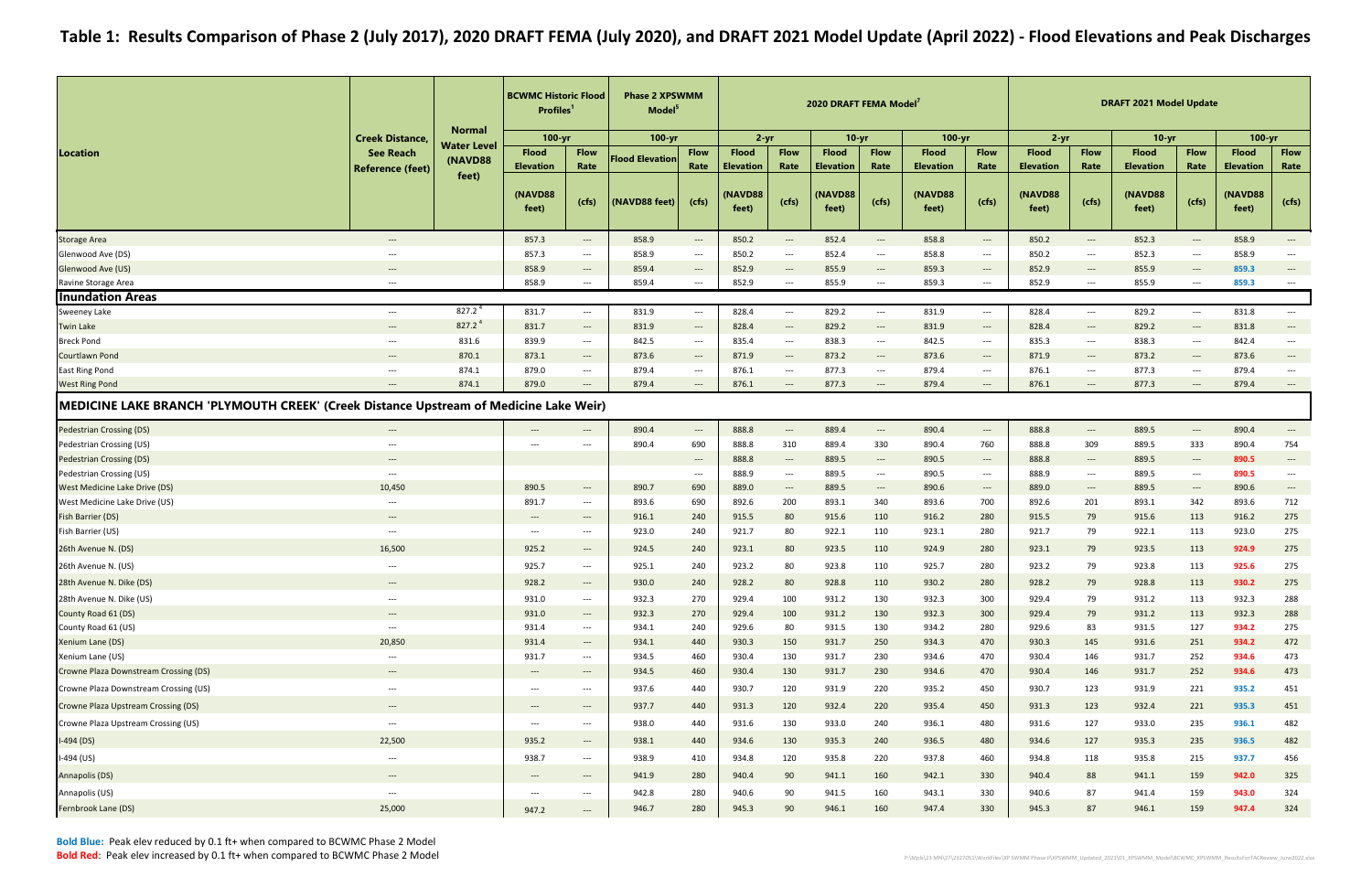|                                                 |                                             |                               | <b>BCWMC Historic Flood</b><br>Profiles <sup>1</sup> |                                          | <b>Phase 2 XPSWMM</b><br>Model <sup>5</sup> |                                   |                                  |                                          | 2020 DRAFT FEMA Model <sup>7</sup> |                                        |                                  | <b>DRAFT 2021 Model Update</b>           |                                  |                                   |                                  |                                          |                                  |                                   |
|-------------------------------------------------|---------------------------------------------|-------------------------------|------------------------------------------------------|------------------------------------------|---------------------------------------------|-----------------------------------|----------------------------------|------------------------------------------|------------------------------------|----------------------------------------|----------------------------------|------------------------------------------|----------------------------------|-----------------------------------|----------------------------------|------------------------------------------|----------------------------------|-----------------------------------|
|                                                 | <b>Creek Distance,</b>                      | <b>Normal</b>                 | $100 - yr$                                           |                                          | $100 - yr$                                  |                                   | $2 - yr$                         |                                          | $10 - vr$                          |                                        | $100 - yr$                       |                                          | $2 - yr$                         |                                   | $10-yr$                          |                                          | $100 - yr$                       |                                   |
| <b>Location</b>                                 | <b>See Reach</b><br><b>Reference (feet)</b> | <b>Water Level</b><br>(NAVD88 | <b>Flood</b><br><b>Elevation</b>                     | <b>Flow</b><br>Rate                      | <b>Flood Elevation</b>                      | <b>Flow</b><br>Rate               | <b>Flood</b><br><b>Elevation</b> | <b>Flow</b><br>Rate                      | <b>Flood</b><br><b>Elevation</b>   | <b>Flow</b><br>Rate                    | <b>Flood</b><br><b>Elevation</b> | <b>Flow</b><br>Rate                      | <b>Flood</b><br><b>Elevation</b> | <b>Flow</b><br>Rate               | <b>Flood</b><br><b>Elevation</b> | <b>Flow</b><br>Rate                      | <b>Flood</b><br><b>Elevation</b> | <b>Flow</b><br>Rate               |
|                                                 |                                             | feet)                         | (NAVD88<br>feet)                                     | (cfs)                                    | (NAVD88 feet)                               | (cfs)                             | (NAVD88<br>feet)                 | (cfs)                                    | (NAVD88<br>feet)                   | (cfs)                                  | (NAVD88<br>feet)                 | (cts)                                    | <b>(NAVD88)</b><br>feet)         | (cfs)                             | (NAVD88<br>feet)                 | (cfs)                                    | <b>(NAVD88)</b><br>feet)         | (cfs)                             |
| Fernbrook Lane (US)                             | $\hspace{0.05cm} \ldots \hspace{0.05cm}$    |                               | 948.2                                                | $\hspace{0.05cm} \ldots \hspace{0.05cm}$ | 946.8                                       | 280                               | 945.4                            | 90                                       | 946.2                              | 160                                    | 947.8                            | 330                                      | 945.4                            | 87                                | 946.2                            | 159                                      | 947.7                            | 324                               |
| Central Park Pond Outlet Structure (DS)         | $\hspace{0.05cm} \cdots$                    |                               | 949.2                                                | $\hspace{0.05cm} \dashrightarrow$        | 949.8                                       | 280                               | 947.9                            | 90                                       | 948.9                              | 160                                    | 950.2                            | 330                                      | 948.0                            | 87                                | 948.8                            | 159                                      | 950.2                            | 325                               |
| Central Park Pond Outlet Structure (US)         | $\hspace{0.05cm} \ldots$                    |                               | 953.2                                                | $\hspace{0.05cm} \ldots \hspace{0.05cm}$ | 955.0                                       | 690                               | 951.2                            | 160                                      | 952.4                              | 340                                    | 954.8                            | 730                                      | 951.2                            | 165                               | 952.4                            | 324                                      | 954.8                            | 716                               |
| 37th Avenue                                     | 28,900                                      |                               | 956.2                                                | $\qquad \qquad - -$                      | 955.1                                       | 690                               | 951.2                            | 160                                      | 952.5                              | 340                                    | 954.9                            | 730                                      | 951.2                            | 165                               | 952.4                            | 324                                      | 954.9                            | 716                               |
| County Road 9                                   | 30,450                                      |                               | 959.2                                                | $\hspace{0.05cm} \ldots \hspace{0.05cm}$ | 955.3                                       | 390                               | 955.4                            | 90                                       | 956.5                              | 180                                    | 958.5                            | 400                                      | 955.4                            | 94                                | 956.5                            | 177                                      | 958.5                            | 404                               |
| <b>Vicksburg Lane (DS)</b>                      | 31,300                                      |                               | 961.2                                                | $\hspace{0.1em} \dashrightarrow$         | 963.0                                       | 380                               | 960.2                            | 90                                       | 961.3                              | 170                                    | 963.1                            | 400                                      | 960.2                            | 90                                | 961.3                            | 170                                      | 963.1                            | 396                               |
| Vicksburg Lane (US)                             | $--$                                        |                               | 962.2                                                | $\hspace{0.05cm} \ldots \hspace{0.05cm}$ | 963.7                                       | 280                               | 960.3                            | 70                                       | 961.5                              | 130                                    | 963.8                            | 300                                      | 960.3                            | 73                                | 961.5                            | 127                                      | 963.8                            | 296                               |
| Pedestrian Crossing/ 41st Street Extension (DS) | $\qquad \qquad \cdots$                      |                               | $\hspace{0.05cm} \cdots$                             | $\qquad \qquad - -$                      | 966.8                                       | 200                               | 964.5                            | 50                                       | 965.0                              | 90                                     | 966.1                            | 210                                      | 964.6                            | 53                                | 965.0                            | 85                                       | 966.0                            | 206                               |
| Pedestrian Crossing/ 41st Street Extension (US) | $\hspace{0.05cm} \ldots \hspace{0.05cm}$    |                               | $---$                                                | $\hspace{0.05cm} \ldots \hspace{0.05cm}$ | 967.6                                       | 140                               | 964.6                            | 50                                       | 965.2                              | 80                                     | 967.0                            | 160                                      | 964.7                            | 53                                | 965.2                            | 84                                       | 966.9                            | 155                               |
| Yuma Lane (DS)                                  | $---$                                       |                               | $---$                                                | $---$                                    | 967.9                                       | 140                               | 966.6                            | 50                                       | 967.0                              | 80                                     | 967.8                            | 160                                      | 966.6                            | 53                                | 967.0                            | 84                                       | 967.7                            | 155                               |
| Yuma Lane (US)                                  | $\hspace{0.05cm} \ldots \hspace{0.05cm}$    |                               | $\hspace{0.05cm} \ldots \hspace{0.05cm}$             | $\hspace{0.05cm} \ldots \hspace{0.05cm}$ | 970.3                                       | 110                               | 967.1                            | 60                                       | 967.5                              | 80                                     | 968.4                            | 100                                      | 967.1                            | 59                                | 967.5                            | 79                                       | 968.4                            | 104                               |
| Dunkirk Lane (DS)                               | $\hspace{0.05cm} \cdots$                    |                               | 979.2                                                | $\hspace{0.05cm} \dashrightarrow$        | 978.1                                       | 140                               | 977.3                            | 40                                       | 977.4                              | 60                                     | 978.3                            | 140                                      | 977.3                            | 42                                | 977.4                            | 56                                       | 978.3                            | 142                               |
| Dunkirk Lane (US)                               | 34,450                                      |                               | 982.2                                                | $\hspace{0.05cm} \ldots \hspace{0.05cm}$ | 983.0                                       | 140                               | 980.8                            | 50                                       | 982.1                              | 60                                     | 983.0                            | 150                                      | 980.8                            | 46                                | 982.1                            | 56                                       | 983.0                            | 145                               |
| Field Crossing (DS)                             | $\hspace{0.1em} \ldots \hspace{0.1em}$      |                               | $---$                                                | $\hspace{0.05cm} \ldots$                 | 983.1                                       | 100                               | 981.3                            | 40                                       | 982.3                              | 60                                     | 983.2                            | 100                                      | 981.3                            | 41                                | 982.3                            | 62                                       | 983.2                            | 100                               |
| Field Crossing (US)                             | $---$                                       |                               | $---$                                                | $\hspace{0.05cm} \ldots \hspace{0.05cm}$ | 983.1                                       | 110                               | 981.5                            | 40                                       | 982.3                              | 60                                     | 983.2                            | 100                                      | 981.5                            | 42                                | 982.3                            | 64                                       | 983.2                            | 101                               |
| T.H. 55 (DS)                                    | 38,300                                      |                               | 982.2                                                | $\hspace{0.05cm} \dashrightarrow$        | 983.1                                       | 100                               | 981.6                            | 40                                       | 982.3                              | 60                                     | 983.2                            | 100                                      | 981.6                            | 42                                | 982.3                            | 64                                       | 983.2                            | 98                                |
| T.H. 55 (US)                                    | $\hspace{0.05cm} \ldots \hspace{0.05cm}$    |                               | 982.7                                                | $\hspace{0.05cm} \ldots \hspace{0.05cm}$ | 984.0                                       | $\hspace{0.05cm} \dashrightarrow$ | 981.7                            | $\hspace{0.05cm} \ldots$                 | 982.5                              | $\hspace{0.05cm} \ldots$               | 984.0                            | $\hspace{0.05cm} \ldots \hspace{0.05cm}$ | 981.7                            | $--$                              | 982.5                            | $\qquad \qquad \cdots$                   | 984.0                            | $\hspace{0.05cm} \cdots$          |
| <b>Inundation Areas</b>                         |                                             |                               |                                                      |                                          |                                             |                                   |                                  |                                          |                                    |                                        |                                  |                                          |                                  |                                   |                                  |                                          |                                  |                                   |
| Xenium Lane                                     | $\hspace{0.05cm} \dashrightarrow$           |                               | 931.7                                                | $\hspace{0.05cm} \dashrightarrow$        | 934.5                                       | $\hspace{0.05cm} \dashrightarrow$ | 930.4                            | $\hspace{0.05cm} \ldots$                 | 931.7                              | $\hspace{0.05cm} \dashrightarrow$      | 934.6                            | $\hspace{0.05cm} \cdots$                 | 930.4                            | $\hspace{0.05cm} \dashrightarrow$ | 931.7                            | ---                                      | 934.6                            | $\hspace{0.05cm} \dashrightarrow$ |
| <b>Central Park Pond</b>                        | $\hspace{0.05cm} \ldots \hspace{0.05cm}$    | 948.2                         | 952.2                                                | $\hspace{0.05cm} \ldots \hspace{0.05cm}$ | 955.0                                       | $\hspace{0.05cm} \dashrightarrow$ | 953.2                            | $\hspace{0.05cm} \ldots$                 | 953.2                              | $\hspace{0.05cm} \ldots$               | 954.8                            | $\hspace{0.05cm} \ldots \hspace{0.05cm}$ | 951.2                            | $\hspace{0.05cm} \ldots$          | 952.4                            | $\qquad \qquad - -$                      | 954.8                            | $\hspace{0.05cm} \dashrightarrow$ |
| <b>Turtle Lake</b>                              | $---$                                       | 962.9 <sup>5</sup>            | 964.2                                                | $---$                                    | 967.0                                       | $\hspace{0.05cm} \cdots$          | 964.2                            | $\hspace{0.05cm} \ldots$                 | 965.2                              | $\hspace{0.1em} \dashrightarrow$       | 967.0                            | $\hspace{0.05cm} \dashrightarrow$        | 964.2                            | $\hspace{0.05cm} \cdots$          | 965.2                            | ---                                      | 967.0                            |                                   |
| Rockford Road                                   | $--$                                        |                               | 968.2                                                | $\hspace{0.05cm} \ldots$                 | 968.5                                       | $\hspace{0.05cm} \dashrightarrow$ | 966.6                            | $\hspace{0.05cm} \ldots \hspace{0.05cm}$ | 967.3                              | $\hspace{0.1em} \ldots \hspace{0.1em}$ | 968.5                            | $\hspace{0.05cm} \dashrightarrow$        | 966.7                            | $\hspace{0.1em} \dashrightarrow$  | 967.3                            | $\hspace{0.05cm} \ldots \hspace{0.05cm}$ | 968.4                            |                                   |
| <b>Dunkirk Lane</b>                             | $---$                                       |                               | 982.2                                                | $---$                                    | 983.0                                       | $---$                             | 980.8                            | $---$                                    | 982.1                              | $\hspace{0.1em} \dashrightarrow$       | 983.0                            | $\hspace{0.05cm} \dashrightarrow$        | 980.8                            | $---$                             | 982.1                            | $---$                                    | 983.0                            | $---$                             |
| Oak Knoll Pond                                  | $\hspace{0.05cm} \dashrightarrow$           | 914.4                         | 917.3                                                | $\hspace{0.05cm} \dashrightarrow$        | 918.6                                       | $\hspace{0.05cm} \dashrightarrow$ | 917.0                            | $\hspace{0.05cm} \ldots \hspace{0.05cm}$ | 917.5                              | $\hspace{0.1em} \ldots \hspace{0.1em}$ | 918.7                            | $\hspace{0.05cm} \ldots \hspace{0.05cm}$ | 917.0                            | $\hspace{0.1em} \dashrightarrow$  | 917.5                            | $\hspace{0.05cm} \ldots \hspace{0.05cm}$ | 918.7                            | $\overline{\phantom{a}}$          |
| Crane Lake                                      | $---$                                       | 917.3                         | 920.7                                                | $---$                                    | 920.2                                       | $\hspace{0.05cm} \dashrightarrow$ | 918.7                            | $---$                                    | 919.2                              | $---$                                  | 920.2                            | $\hspace{0.05cm} \cdots$                 | 918.7                            | $---$                             | 919.2                            | $\hspace{0.05cm} \dashrightarrow$        | 920.2                            | $\hspace{0.05cm} \dashrightarrow$ |
| <b>Notes</b>                                    |                                             |                               |                                                      |                                          |                                             |                                   |                                  |                                          |                                    |                                        |                                  |                                          |                                  |                                   |                                  |                                          |                                  |                                   |

<sup>4</sup>As-built survey November 27,2012

<sup>5</sup>Turtle Lake Feasibility Study, November 10, 2011

 $^6$ Revised results based on Phase 2 model and July 2017 update to Table 2-9

<sup>7</sup>Based on July 2020 model with MNDNR and Plymouth comments incorporated and submitted to MnDNR; Has not been officially approved

Notes

<sup>1</sup>Values as listed in Table 2-9 of the original BCWMC 2015 Watershed Management Plan (reflecting Hennepin County FIS - revised December 23, 2002), prior to July 2017 that included updates to Table 2-9. The 2015 values wer

 $^2$ Multiple inflows to node. The reported peak inflow reflects the sum all inflow peaks.

<sup>3</sup>Barr study surveyed outlet of Westwood Lake and found the outlet ditch has filled with sediment to evelevation 887.6ft. The outlet pipe invert elevation (historical normal water level) is at 886.18ft